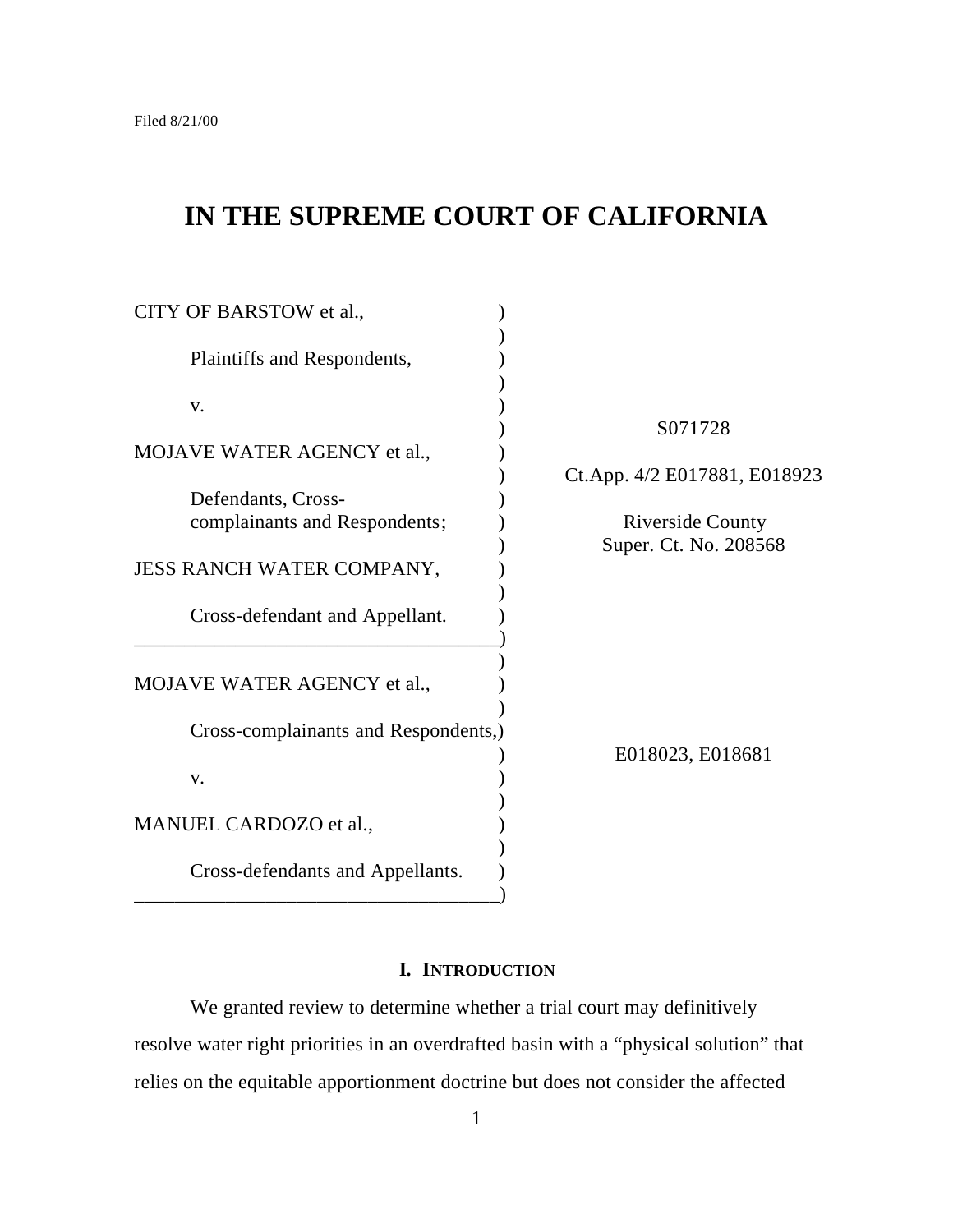owners' legal water rights in the basin.**1** We conclude it may not, and affirm the Court of Appeal judgment in that respect. In the second part of this opinion, we address whether the Court of Appeal erred in concluding that the trial court abused its discretion when it determined that a water producer who desired to stipulate to the physical solution was fairly apportioned its share of water. We conclude the Court of Appeal erred on this point. We therefore affirm in part and reverse in part the Court of Appeal judgment.**<sup>2</sup>**

### **II. BACKGROUND**

The Mojave River originates in the San Bernardino Mountains, where rain and snow runoff give rise to the West Fork of the Mojave River and Deep Creek. These tributaries join at the mountain foothills in an area called The Forks to form the Mojave River. From The Forks, the Mojave River flows approximately 90 miles north to Victorville and Helendale, northeast to Barstow, east to Afton, and finally to its terminus in Soda Lake.

The Mojave River Basin area extends approximately 3,600 square miles and encompasses several cities, including Victorville, Hesperia, Apple Valley, Adelanto, and Barstow.**3** The Mojave River Basin is divided into five hydrologic subareas: The Helendale Fault separates the Alto and Centro Basin subareas; the Waterman Fault separates the Centro and Baja Basin subareas; the Oeste Basin subarea is west of the Alto Basin subarea; and the Este Basin subarea is east of the

**<sup>1</sup>** The trial court used the phrase "physical solution" to refer to its equitable distribution of water use in relation to the many parties who stipulated to it.

**<sup>2</sup>** Our decision in no way limits the administrative authority of the State Water Resources Control Board, nor does it affect the state board's authority over surface waters.

**<sup>3</sup>** A basin is defined as "[t]he tract of country drained by a river and its tributaries." (1 Oxford English Dict. (2d ed. 1989) p. 985, col. 1.)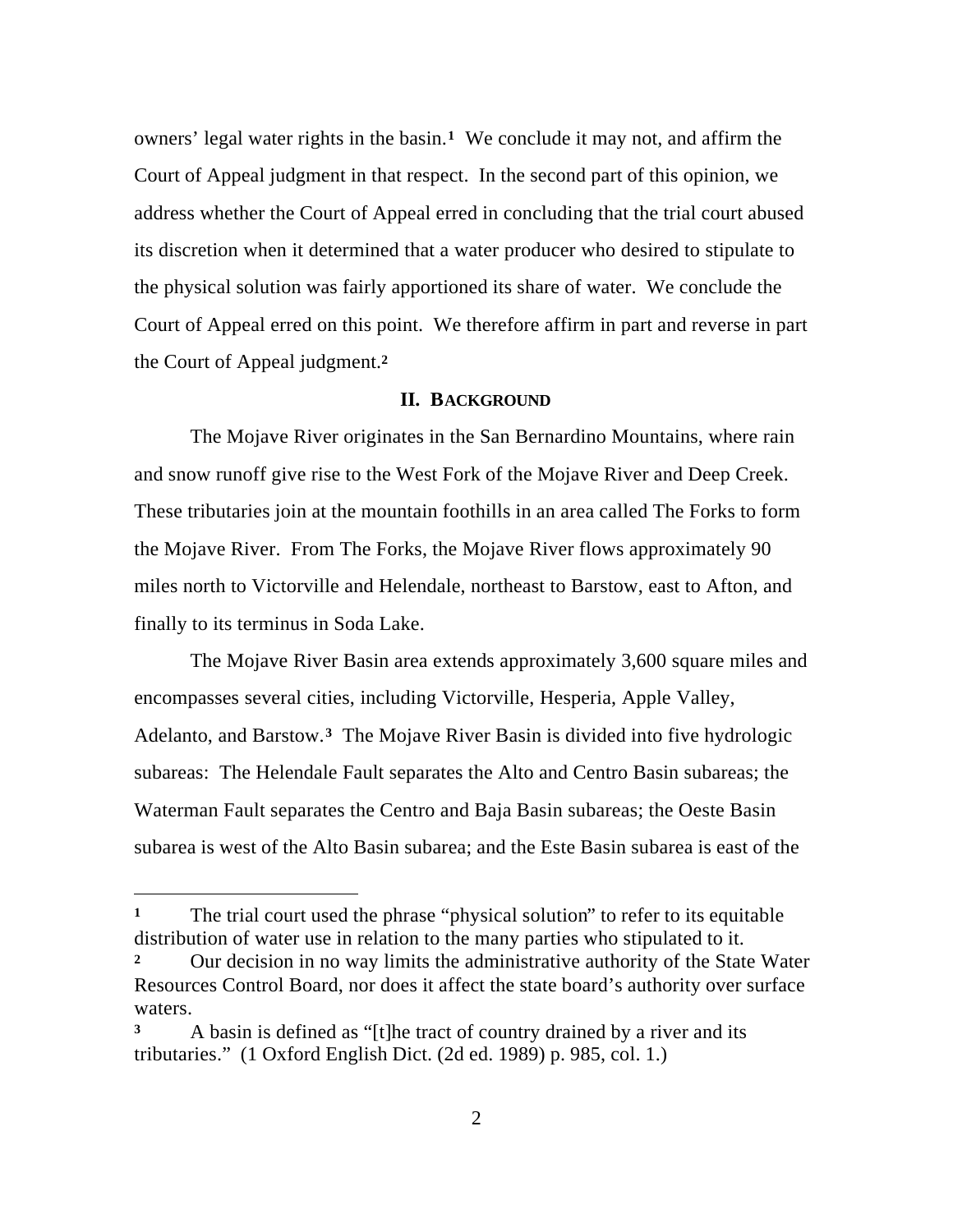Alto Basin subarea and south of the Centro Basin subarea. Because these basins are interconnected, some of the surface in-flow to one basin is out-flow from another. The ground and surface water within the entire Mojave River Basin constitute a single interrelated source.

The Mojave River, cyclically replenished from rainfall in the San Bernardino Mountains, is the main water source for the Mojave River Basin. The river's flow in the downstream area, however, has decreased in recent years. Groundwater extractions in the Alto Basin have lowered the water table, increasing the Alto Basin's storm flow absorption. As more water is absorbed in the Alto Basin, less water reaches the downstream area.

Before the 1950's, the Mojave River Basin economy primarily relied on transportation, mining, military, and agriculture. The economy and investment in the area soon grew and, by the mid-1950's, demand for water in the basin exceeded the natural supply, resulting in an overdraft condition. Development continued, particularly during the 1970's and 1980's. By 1990, the basin's population was approximately 235,000, more than 10 times the population in 1950. The largest increase in overdraft in the basin occurred between 1970 and 1980. During that time, well levels and water quality experienced a steady and significant decline. If overdraft conditions continue, the basin's water supply will experience significant depletion.

### **III. FACTS AND PROCEDURE**

In 1990, the City of Barstow and the Southern California Water Company (plaintiffs) filed this action against the City of Adelanto, the Mojave Water Agency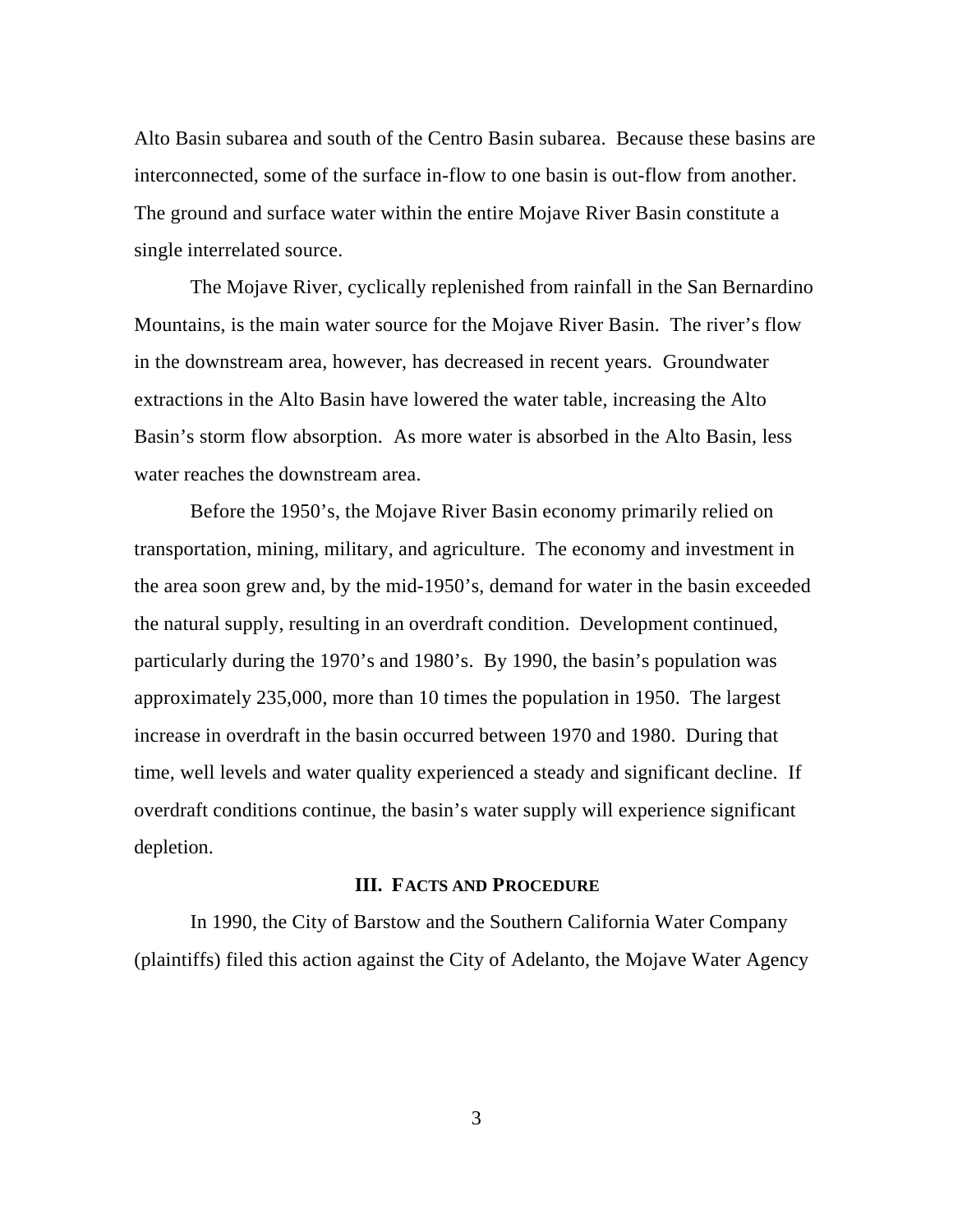(MWA),**4** and other upstream water producers, claiming that their groundwater production was adversely impacting plaintiffs' water supply, and that they contributed to the entire Mojave River Basin overdraft.**5** Plaintiffs sought an average annual flow of 30,000 acre-feet of water to the Barstow area and a writ of mandate to compel the MWA to import supplemental water from the State Water Project.

In 1991, the MWA served over 1,000 persons with an amended crosscomplaint that joined substantially all water producers within the Mojave River Basin, except for certain small producers. The cross-complaint requested a declaration that the available native water supply was inadequate to meet producer demands within the Mojave River Basin and asked the court to apportion water rights among the various water producers.

The trial court stayed the litigation while a committee, composed of attorneys and engineers representing numerous water producers throughout the Mojave River Basin, met to negotiate settlement terms and to develop a physical solution to the water shortage problem. After negotiating for two years, the committee submitted a draft physical solution to the trial court.

The MWA has statutory authority to maintain a sufficient water supply. "The agency may do any and every act necessary to be done so that sufficient water may be available for any present or future beneficial use or uses of the lands or inhabitants of the agency, including, without limiting the generality of the foregoing, irrigation, domestic, fire protection, municipal, commercial, industrial, and recreational uses." (Stats. 1959, ch. 2146, § 15, p. 5134, 72A West's Ann. Wat.—Appen. (1999 ed.) § 97-15, subd. (a), p. 208.)

The term "water producers" is interchangeable with the term "water users," and refers to entities who use water for any purpose, including, but not limited to, agricultural, aquacultural, domestic, recreational, industrial, and commercial uses.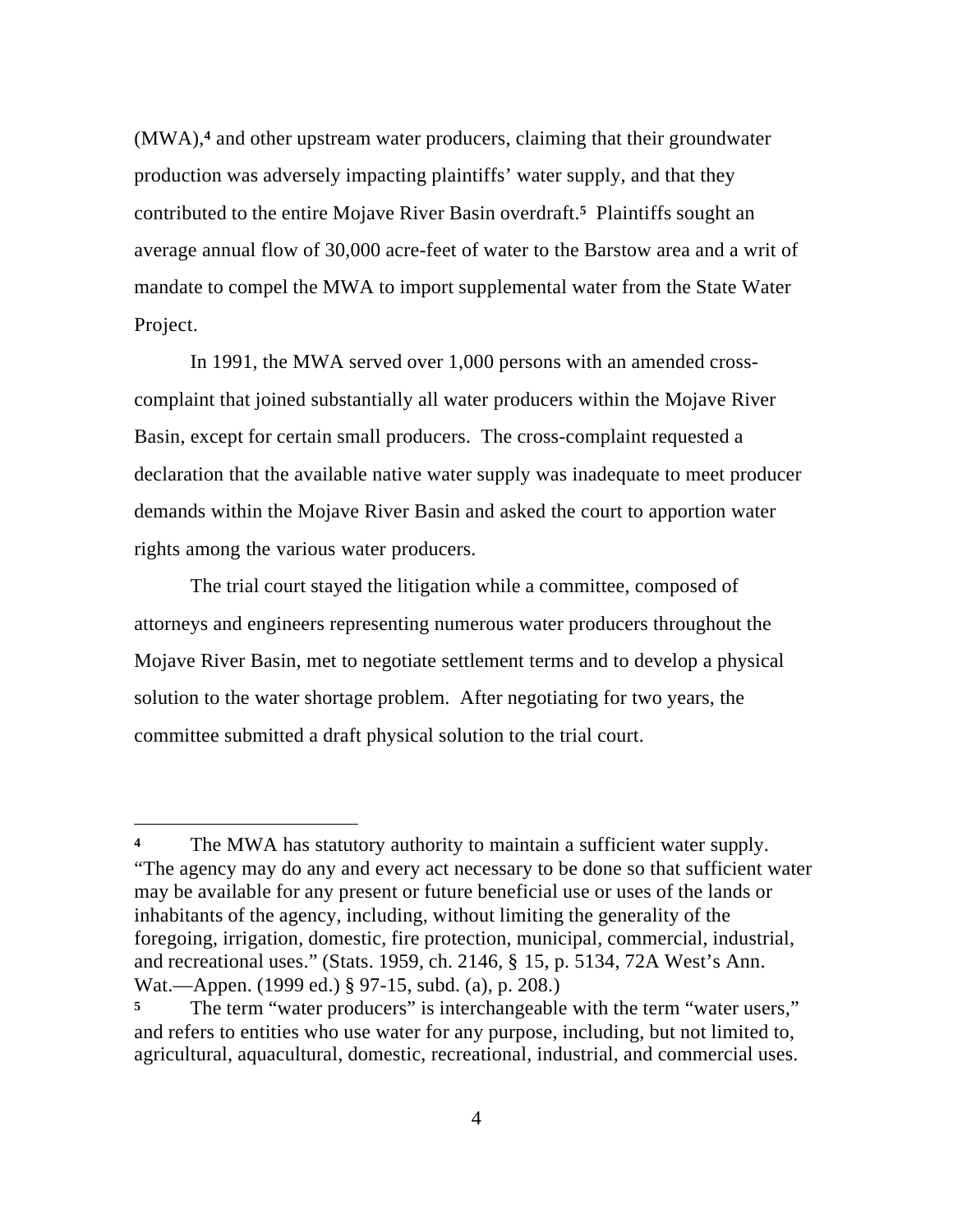The physical solution's stated purposes are (1) to ensure that downstream producers are not adversely affected by upstream use, (2) to raise money to purchase supplemental water for the area, and (3) to encourage local water conservation.

Regionally, the physical solution requires each subarea within the basin to provide a specific quantity of water to the adjoining downstream subarea. The solution places no limits on the amount of water a party can withdraw. Instead, each party is allotted a certain quantity of water—a "free production allowance" based on its prior use—which it can use at no cost. When a party uses water in excess of its free production allowance, it is charged a fee to purchase "replacement" water for that subarea.

The physical solution also sets a "base annual production" amount for each party, determined by the producer's maximum annual production for the five-year period from 1986 to 1990. The solution defines a producer's base annual production right as "the relative right of each producer to the free production allowance within a given subarea, as a percentage of the aggregate of all producers' base annual production in the subarea." The higher the base annual production right, the more water a producer can sell under transfer provisions and produce free of a replacement assessment.

Significantly, the physical solution did not apportion production rights on the basis of preexisting legal water rights. The drafters of the physical solution believed such apportionment would lead to inequitable water allocation. In fact, the trial court expressly held that the parties were "estopped and barred from asserting special priorities or preferences." The court further concluded that allocating water based on asserted legal priorities would be "extremely difficult, if not impossible."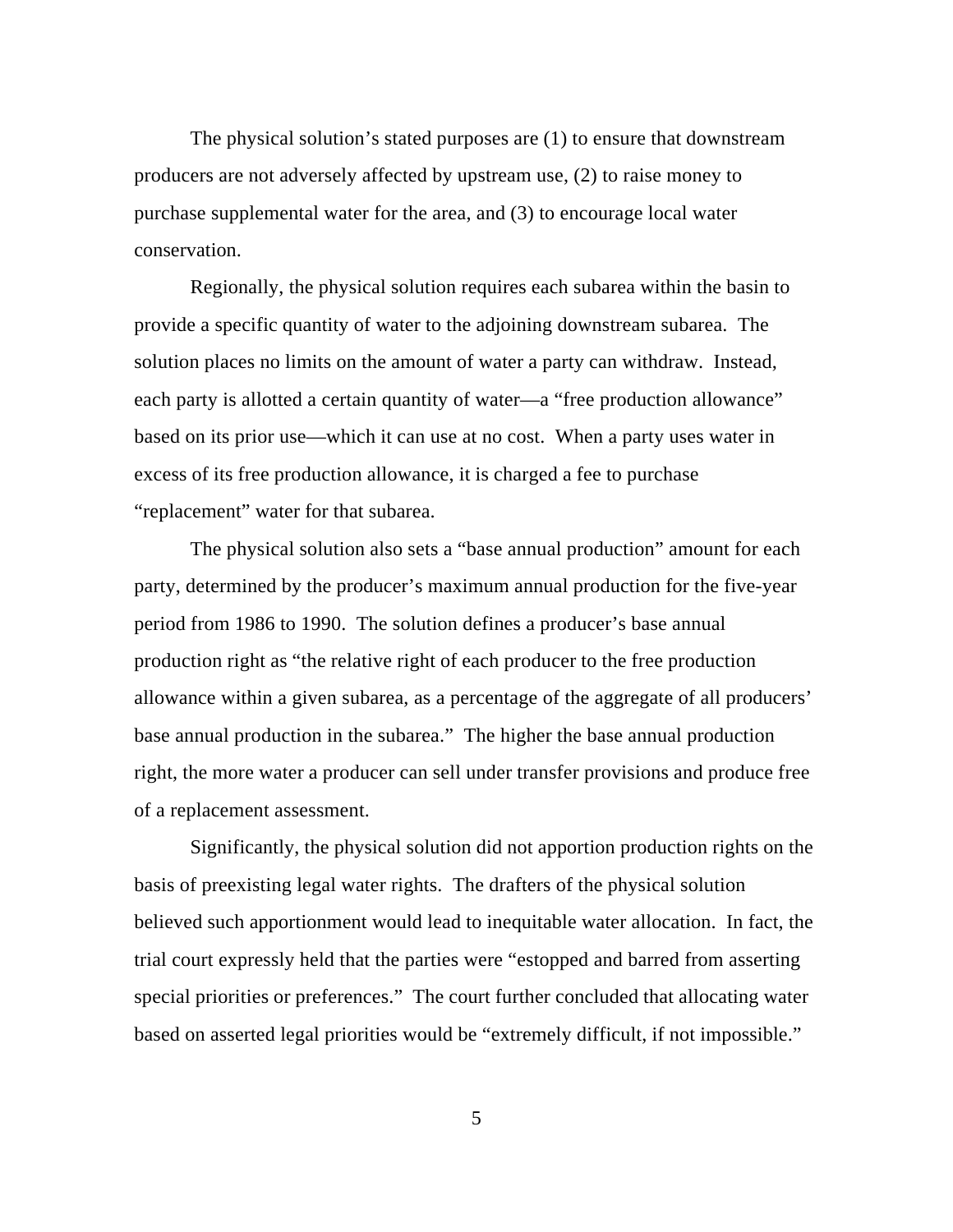The trial court ordered all parties either to stipulate to the physical solution, file an answer to the cross-complaint, or suffer default. Over 200 parties stipulated to the physical solution. Minimal producers within the Mojave River Basin—those who produced 10 acre-feet of water or less annually—were exempt from the physical solution's terms, and instead were subject to administration under the MWA. The trial court entered an interlocutory judgment imposing the physical solution on the stipulating parties. It then held a trial to adjudicate the individual rights of the nonstipulating parties, including the City of Adelanto, the Cardozo appellants, who were generally described as alfalfa and dairy farmers with legal water rights, and appellants Jess Ranch Water Company (Jess Ranch), property owners who raised trout and engaged in some agricultural pursuits. In contrast to the Cardozo appellants, Jess Ranch wanted to participate in the physical solution and interlocutory judgment. Jess Ranch challenged only the judgment's allocation of acre-feet of water to it, not the physical solution's legality.

The trial court identified the following issues for determination during the nonstipulating parties' trial: (1) characterization of water rights; (2) priority, if any; (3) uses of the water; (4) whether those uses were reasonable; and (5) the amount of reasonable and beneficial use. Other trial issues included identification of the subareas, whether the physical solution created an equitable apportionment of water, and whether it satisfied the requirements of article X, section 2 of the California Constitution, which mandates that water be put to reasonable and beneficial use.**<sup>6</sup>**

 $\overline{a}$ 

(*Footnote continued on next page*.)

**<sup>6</sup>** Article X, section 2 of the California Constitution was originally adopted in 1928 as former article XIV, section 3. As adopted in 1976, it states, "It is hereby declared that because of the conditions prevailing in this State the general welfare requires that the water resources of the State be put to beneficial use to the fullest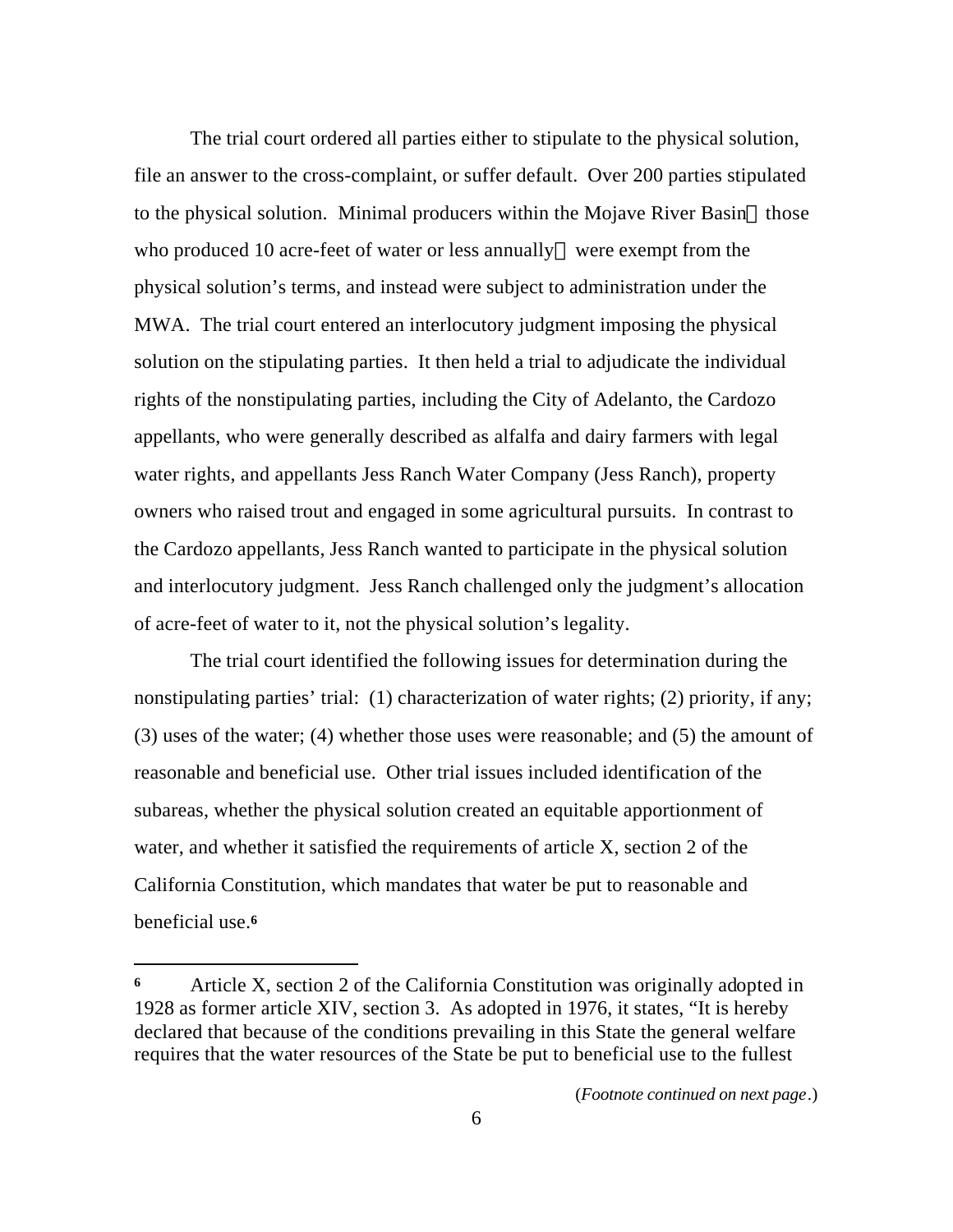Trial was lengthy, with numerous witnesses testifying. The stipulating parties presented evidence of the Mojave River Basin's hydrogeology and established that the overdraft existed. The stipulating parties also presented evidence regarding the Mojave River Basin's economic development during the overdraft period.

The Cardozo appellants demonstrated they owned land in the basin and that they had been pumping water from wells on that land. Although the Cardozo appellants initially claimed that they held riparian water rights, they did not produce evidence in their properties' chain of title to support that claim. Therefore, they relied on their overlying rights based on the groundwater underneath their property.**<sup>7</sup>**

#### (*Footnote continued from previous page*.)

 $\overline{a}$ 

extent of which they are capable, and that the waste or unreasonable use or unreasonable method of use of water be prevented, and that the conservation of such waters is to be exercised with a view to the reasonable and beneficial use thereof in the interest of the people and for the public welfare. The right to water or to the use or flow of water in or from any natural stream or water course in this State is and shall be limited to such water as shall be reasonably required for the beneficial use to be served, and such right does not and shall not extend to the waste or unreasonable use or unreasonable method of use or unreasonable method of diversion of water. Riparian rights in a stream or water course attach to [*sic*], but to no more than so much of the flow thereof as may be required or used consistently with this section, for the purposes for which such lands are, or may be made adaptable, in view of such reasonable and beneficial uses; provided, however, that nothing herein contained shall be construed as depriving any riparian owner of the reasonable use of water of the stream to which the owner's land is riparian under reasonable methods of diversion and use, or as depriving any appropriator of water to which the appropriator is lawfully entitled. This section shall be self-executing, and the Legislature may also enact laws in the furtherance of the policy in this section contained." (Cal. Const., art. X, § 2.)

**<sup>7</sup>** Riparian rights are special rights to make use of water in a waterway adjoining the owner's property. Overlying rights are special rights to use groundwater under the owner's property. (*California Water Service Co. v. Edward*

(*Footnote continued on next page*.)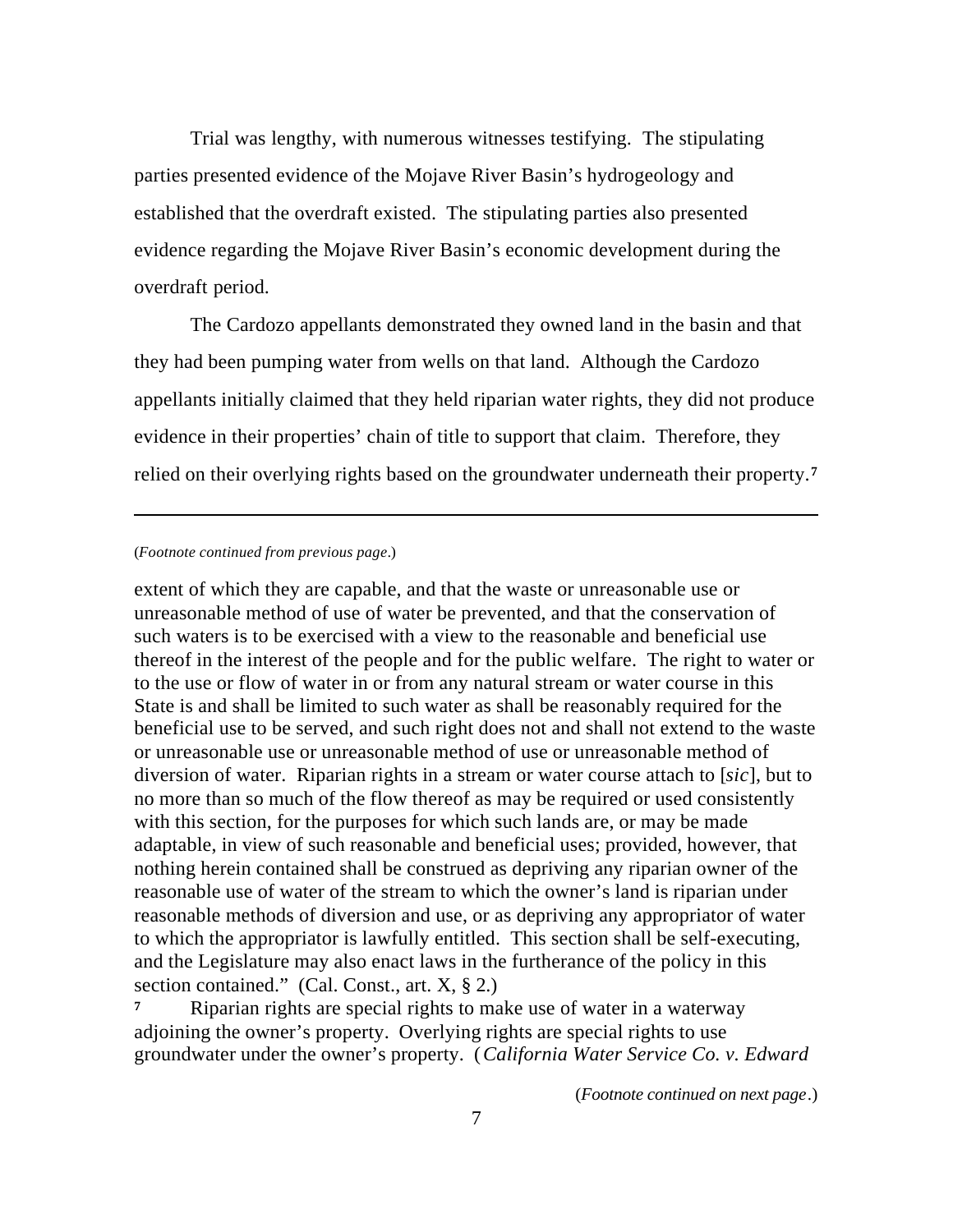In its statement of decision, the trial court recited the case's procedural history and the facts in detail. The court concluded that the constitutional mandate of reasonable and beneficial use dictates an equitable apportionment of all water rights when a river basin is in overdraft. The court found it unnecessary to adjudicate individual legal water rights and instead concluded that the proposed physical solution, incorporating a free production allowance without regard to overlying and riparian water rights holders, would be fair and equitable to nonstipulating farmers and would best satisfy the use policy set forth in Water Code section 106 (domestic use has highest priority, followed by irrigation).

Several factors influenced the trial court's decision to enforce the physical solution. For example, the court noted the overdraft had existed for several years, the parties disputed the asserted water rights priorities, and a mechanical allocation of legal water rights could lead to an inequitable apportionment and impose undue hardship on many parties. For these reasons and more, the trial court enjoined all parties from asserting special priorities or preferences.

#### (*Footnote continued from previous page*.)

 $\overline{a}$ 

*Sidebotham & Son* (1964) 224 Cal.App.2d 715, 725 (*California Water Service Co.*).) Both riparian and overlying water rights are usufructuary only, and while conferring the legal right to use the water that is superior to all other users, confer no right of private ownership in public waters. (See *People v. Shirokow* (1980) 26 Cal.3d 301, 307 (*Shirokow*).) The state's interest in the public groundwater and surface waters is to make water policy that preserves and regulates it. The state does not have the right to possess and use the water to the exclusion of others and has only such riparian, overlying, or appropriative rights as it may obtain by law; its interest is therefore not an ownership interest, but rather a nonproprietary, regulatory one. (See *State of California v. Superior Court* (2000) 78 Cal.App.4th 1019, 1027; *Shirokow, supra,* 26 Cal.3d at p. 309.)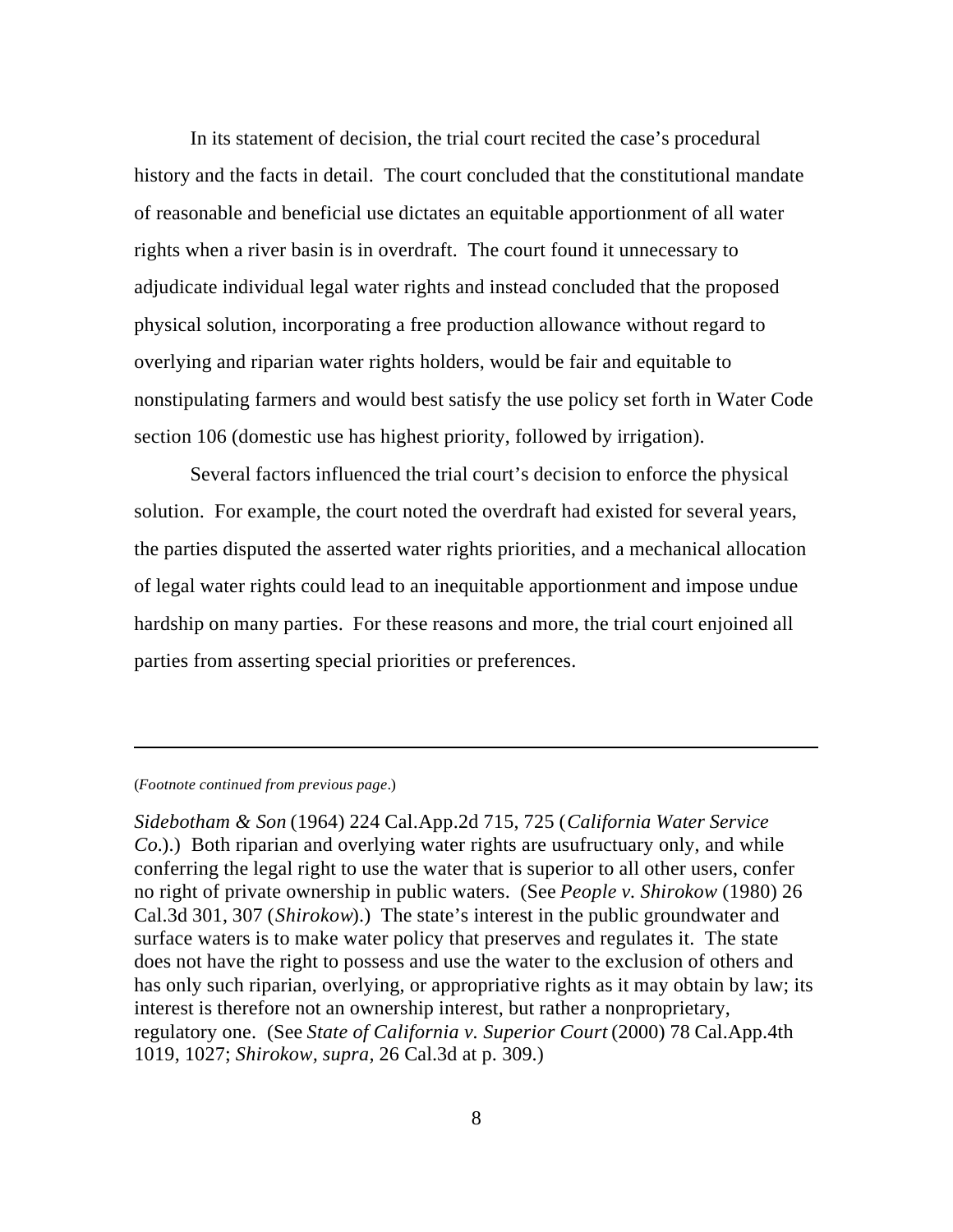The trial court concluded that in the face of severe overdraft of an interrelated water source, all use was unreasonable, whether or not a user held riparian or overlying rights. The court reasoned that several factors justified the water right allotment on a nonpriority basis, including the climate, the impact of overdraft on interrelated surface and groundwater basins, and the importance of protecting the economy. The court concluded that the doctrine of reasonable and beneficial use, as established by article X, section 2 of the California Constitution, required an equitable apportionment of all rights when a basin is in overdraft. The City of Adelanto stipulated to the judgment following trial.

The Cardozo appellants**8** appealed the trial court judgment. They argued that the physical solution was invalid because it failed to recognize their preexisting and paramount legal water rights under California water law and therefore amounted to a taking without due process. Specifically, they attacked the physical solution on grounds that: "(1) it fails to recognize and protect their water rights; (2) it imposes a burdensome expense on them, with the intention to reduce or eliminate agricultural uses; (3) it encourages waste of water; (4) it encourages unlawful transfer of water; (5) it fails to bind all producers in the basin; (6) it has other harmful and inequitable effects."

The City of Barstow, the MWA, and other parties to the stipulation responded that the Cardozo appellants had failed to prove they had any water rights that the judgment adversely affected. They further argued that any water rights the Cardozo appellants did possess were limited by the principle of reasonable and beneficial use under article X, section 2 of the California Constitution, which, they

**<sup>8</sup>** Manuel and Maria Cardozo, Niel DeVries, Virgil Gorman, Richard and Geneva Leyerly, Jerry Osterkamp, David and Elizabeth Daily, Richard and Elaine Fitzwater, Cornelis J. Groen, Robert T. and Barbara T. Older, and Steve Older.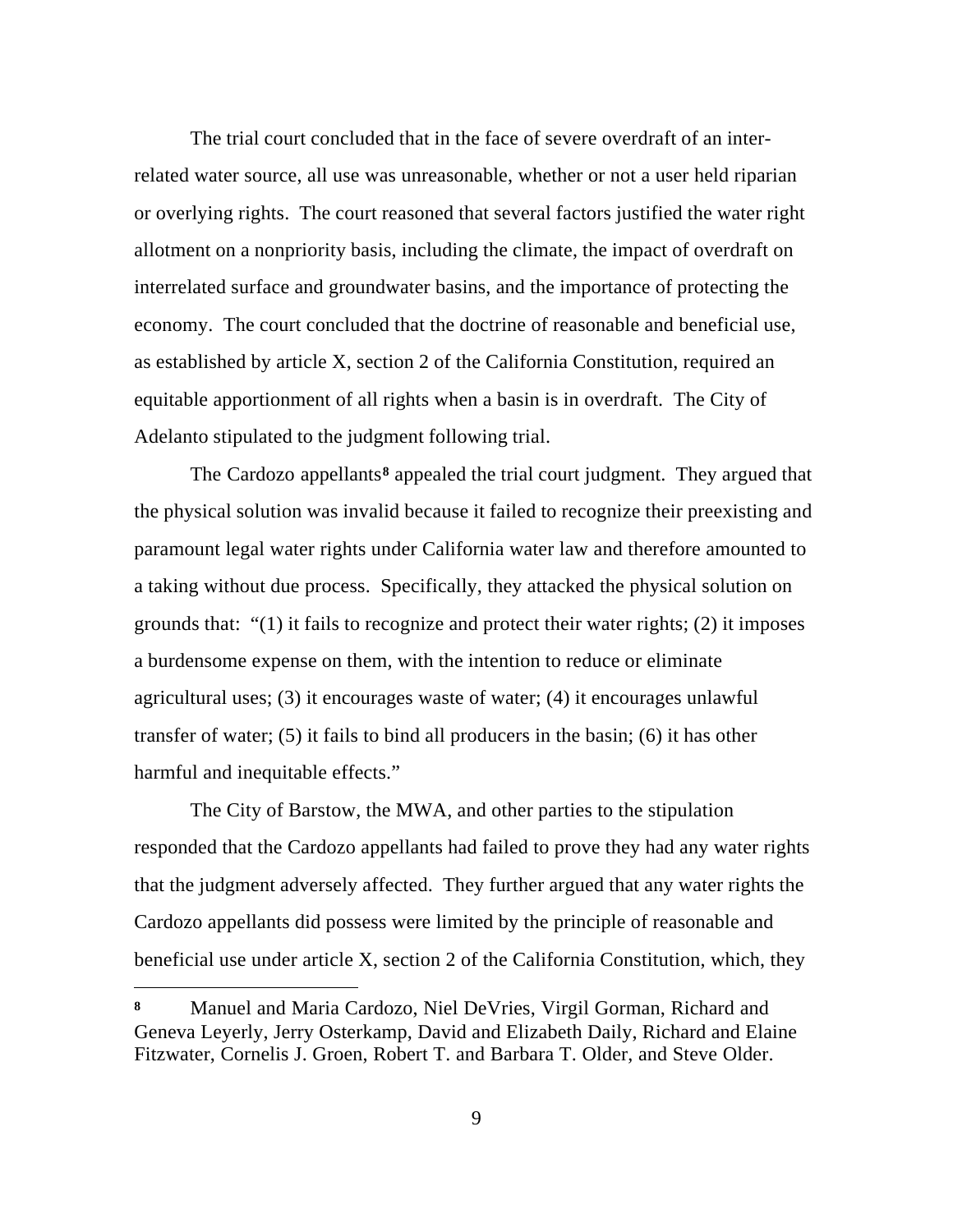argued, required the court to apportion water equitably among users in the overdrafted area. They also asserted that the trial court had properly considered the relevant factors before imposing a physical solution.

The Court of Appeal disagreed with these arguments and reversed the trial court judgment against the Cardozo appellants, directing the trial court to enter its order excluding them from its judgment and granting them injunctive relief to protect their water rights. The court concluded that the trial court erred in failing to consider the farmers' potential riparian or overlying water rights when adjudicating water allocation in the overdrafted basin. The court held that it was not required to reverse the entire judgment or in any way to disturb the physical solution as to the stipulating parties, despite the trial court's error. As the Court of Appeal correctly observed, "We see no reason why the parties cannot stipulate to a judgment incorporating the physical solution, nor do we see any reason why a stipulated [solution] entered into by a large number of water producers in the Mojave Basin should be totally reversed when the rights of the Cardozo Appellants can be fully protected by appropriate trial court orders on remand. [Citations.] . . . [¶] Thus, we protect the rights of the Cardozo Appellants while also respecting the rights of the stipulating parties to agree to a [solution that] waives or alters their water rights in a manner which they believe to be in their best interest." (Fn. omitted.)

The Jess Ranch matter presents different issues. At trial, Jess Ranch introduced evidence to show it pumped over 18,000 acre-feet of water per year from 1986-1990 to support its trout-raising operation and ancillary agricultural properties. The stipulating parties contested the amount of water Jess Ranch put to beneficial use. The trial court found that Jess Ranch failed to establish that its substantial use of water was reasonable and beneficial. The court therefore calculated Jess Ranch's base annual production at a lesser quantity. The court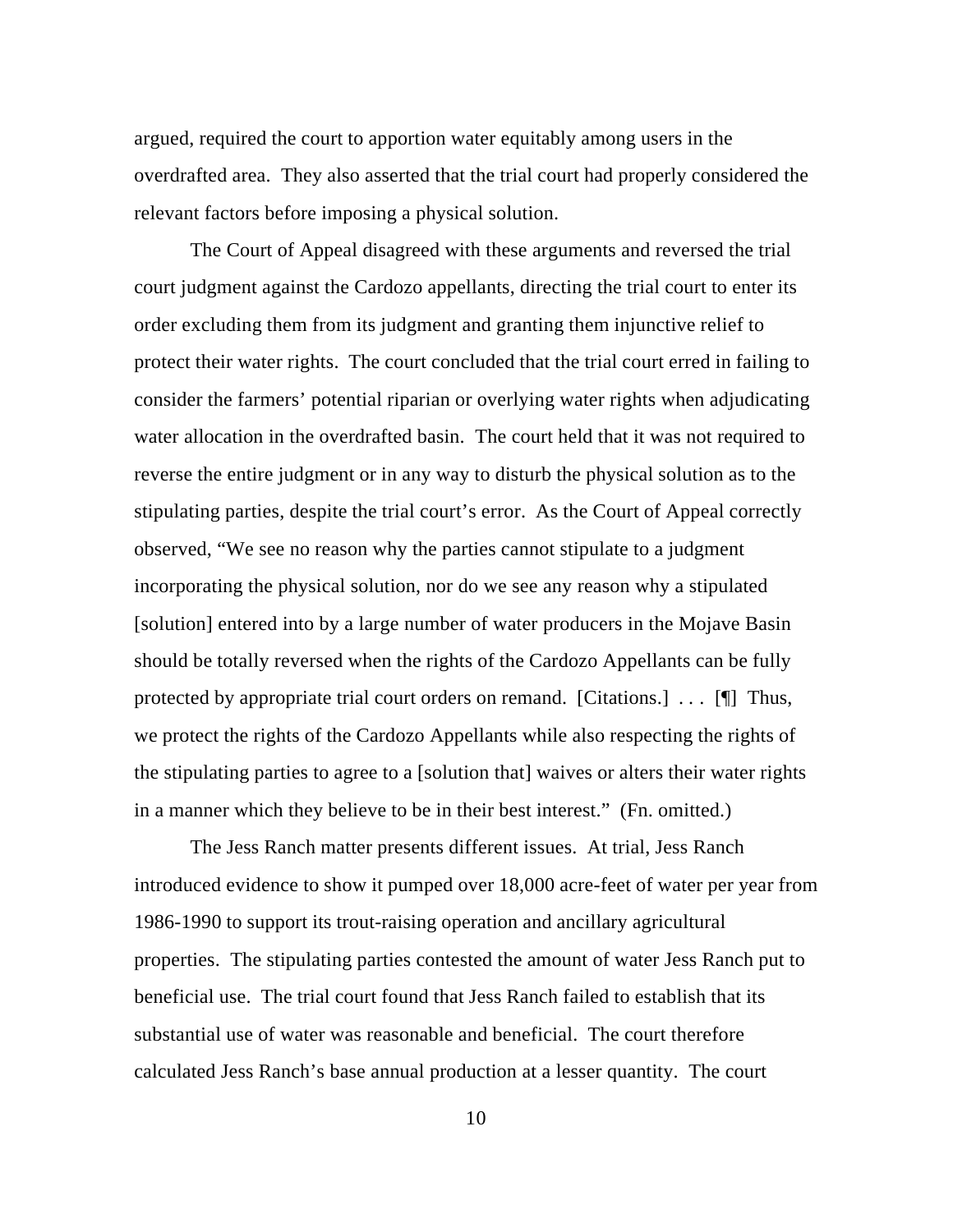concluded that for purposes of Jess Ranch's joining the stipulated physical solution, it would calculate the amount used annually at 7,480 acre-feet, an amount Jess Ranch challenged.

On appeal, Jess Ranch argued that its water allocation should be increased, because its annual production rights were not calculated on the same basis as those of other producers. The Court of Appeal agreed and reversed the judgment as it applied to Jess Ranch. The court found that Jess Ranch was not given a base annual production amount based on its actual production. The court further stated that the doctrine of reasonable and beneficial use did not justify treating Jess Ranch differently from other producers.

We granted petitions for review filed by the City of Barstow, the Southern California Water Company, the MWA, and other participants in the physical solution and judgment (collectively respondents).**9** The principal question we

 $\overline{a}$ 

(*Footnote continued on next page*.)

**<sup>9</sup>** Other defendants and/or cross-defendants to this action are the City of Hesperia and Hesperia Water District, Apple Valley Ranchos Water Company, Victor Valley Water District, Rancho Las Flores Limited Partnership, Baldy Mesa Water District, City of Victorville, Lake Arrowhead Community Services District, Jean C. DeBlasis as trustee of the Kemper Campbell Ranch Trust, Southdown, Inc., Mitsubishi Cement Corporation, Silver Lakes Association, Alfredo Arguelles, Richard F. Barak, Charles Bell, Lillian Borgogno, John Thomas Carter, Marshall Chuang, George Ronald Dahlquist, Alan DeJong, Frank T. Duran, Trinidad L. Gaeta, Wayne D. Gesiriech, S. Harold Gold, Ciril Gomez Living Trust, Daniel C. Gray, Karen Gray, Nick Grill, Merlin Gulbranson Excavating, Scott Hert, Melvin Hill, John Hosking, Jean Hosking, Larry Johnson, Hoon Ho Kim, H. Leslie Levin, J. Peter Lounsbury, Ken Luth, The 160 Newberry Ranch Limited Partnership, Meadowbrook Dairy, Newberry Ranch, George Parker, Ruth Parker, Trinidad Perez, Daniel Pettigrew, Howard Pettigrew, John S. Pettis, Joan C. Randolph, Bill Resseque, Charles Short, Robert A. Smith, Wayne A. Soppeland, Stanley Stewart, Patricia Stewart, Edward W. Stringer, Thomas Taylor, Carole Taylor, Dale Thomas, Ronald Thomas, James A. Thompson, Cornelius Van Diest, Van Leuwen Family Trust, Albert H. Vogler, Ykema Trust, Ykema Harmsen Dairy, Keith Young, and Margie Young.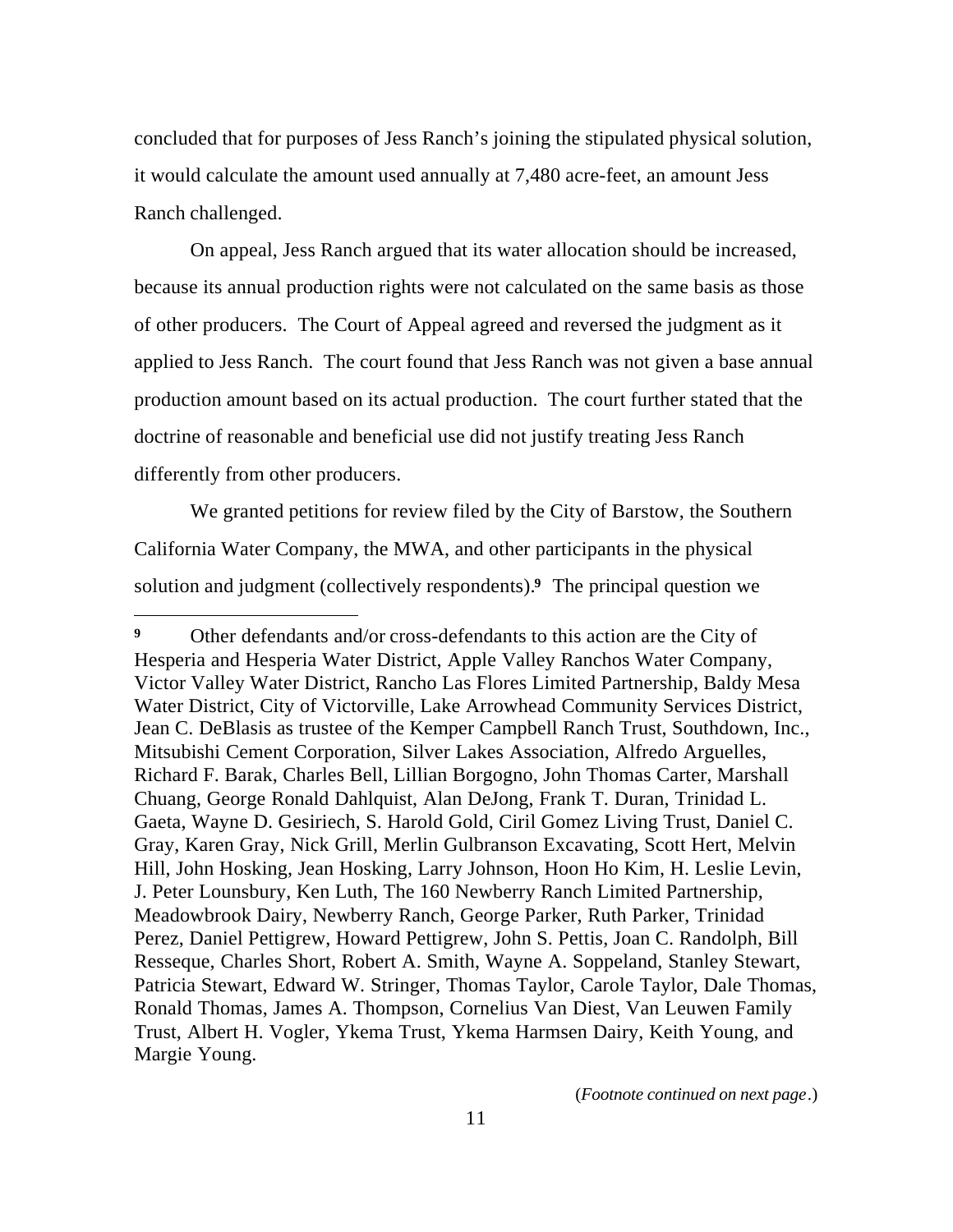address is whether the trial court could disregard legal water rights in order to apportion on an equitable basis water rights to all producers in an overdrafted groundwater basin. We also address respondents' contention that the Court of Appeal erred in concluding the trial court treated Jess Ranch inequitably in its water allocation under the proposed solution and judgment.

### **IV. DISCUSSION**

### **A. Principles and Policies of California Water Law**

### *1. Water Rights*

Courts typically classify water rights in an underground basin as overlying, appropriative, and prescriptive. (*California Water Service Co., supra,* 224 Cal.App.2d at p. 725.) **<sup>10</sup>** An overlying right, "analogous to that of the riparian

#### (*Footnote continued from previous page*.)

 $\overline{a}$ 

A number of amicus curiae briefs have been filed with this court. The California Water Association filed in support of the City of Barstow; the Santa Clara Valley Water District filed in support of the MWA; Gary A. Ledford filed in support of Jess Ranch and the Cardozo appellants; the Pacific Legal Foundation, the Northern California Water Association, the Cities of Fairfield, Vacaville, and Vallejo, the City and County of San Francisco, the San Joaquin Tributaries Association, the San Joaquin River Exchange Contractors Water Authority, and the Westlands Water District filed in support of the Cardozo appellants. Additionally, the Main San Gabriel Basin Watermaster and the Raymond Basin Management Board filed an amicus curiae brief asking this court to reverse the Court of Appeal decision, and the California Farm Bureau Federation et al. (the Western Growers Association, the Agricultural Council of California, the California Cattlemen's Association, the Nisei Farmers League, the California Association of Winegrape Growers, the Grower-Shipper Vegetable Association, and the Rice Producers of California) and the Imperial Irrigation District filed in favor of affirming the Court of Appeal decision. Wayne K. Lemieux also filed an amicus curiae brief. **<sup>10</sup>** For an extensive discussion of California's water law, from its adoption of the English common law riparian rights doctrine to the reasonable use limitation, see Attwater & Markle, *Overview of California Water Rights and Water Quality*

(*Footnote continued on next page*.)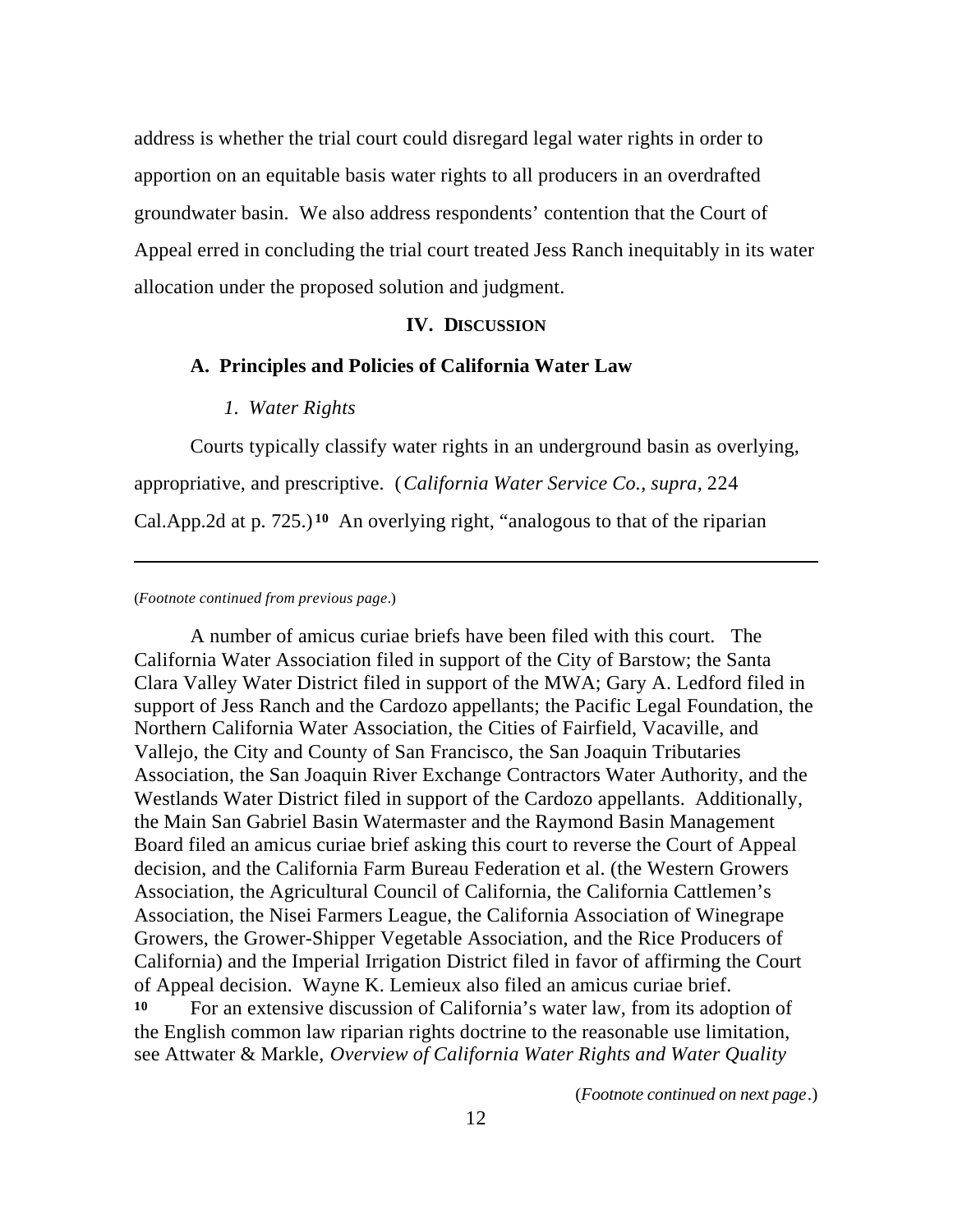owner in a surface stream, is the owner's right to take water from the ground underneath for use on his land within the basin or watershed; it is based on the ownership of the land and is appurtenant thereto." (*California Water Service Co., supra,* 224 Cal.App.2d at p. 725.) One with overlying rights has rights superior to that of other persons who lack legal priority, but is nonetheless restricted to a reasonable beneficial use. Thus, after first considering this priority, courts may limit it to present and prospective reasonable beneficial uses, consonant with article X, section 2 of the California Constitution. (*Jordan v. City of Santa Barbara* (1996) 46 Cal.App.4th 1245, 1268.)

In contrast to owners' legal priorities, we observe that "[t]he right of an appropriator . . . depends upon the actual taking of water. Where the taking is wrongful, it may ripen into a prescriptive right. Any person having a legal right to surface or ground water may take only such amount as he reasonably needs for beneficial purposes . . . . Any water not needed for the reasonable beneficial use of those having prior rights is excess or surplus water and may rightly be appropriated on privately owned land for non-overlying use, such as devotion to public use or exportation beyond the basin or watershed [citation]. When there is a surplus, the holder of prior rights may not enjoin its appropriation [citation]. Proper overlying use, however, is paramount and the rights of an appropriator, being limited to the amount of the surplus [citation], must yield to that of the overlying owner in the event of a shortage, unless the appropriator has gained prescriptive rights through the [adverse, open and hostile] taking of nonsurplus waters. As between overlying

<sup>(</sup>*Footnote continued from previous page*.)

*Law* (1988) 19 Pacific L.J. 957, and Shaw, *The Development of the Law of Waters in the West* (1922) 10 Cal. L.Rev. 443.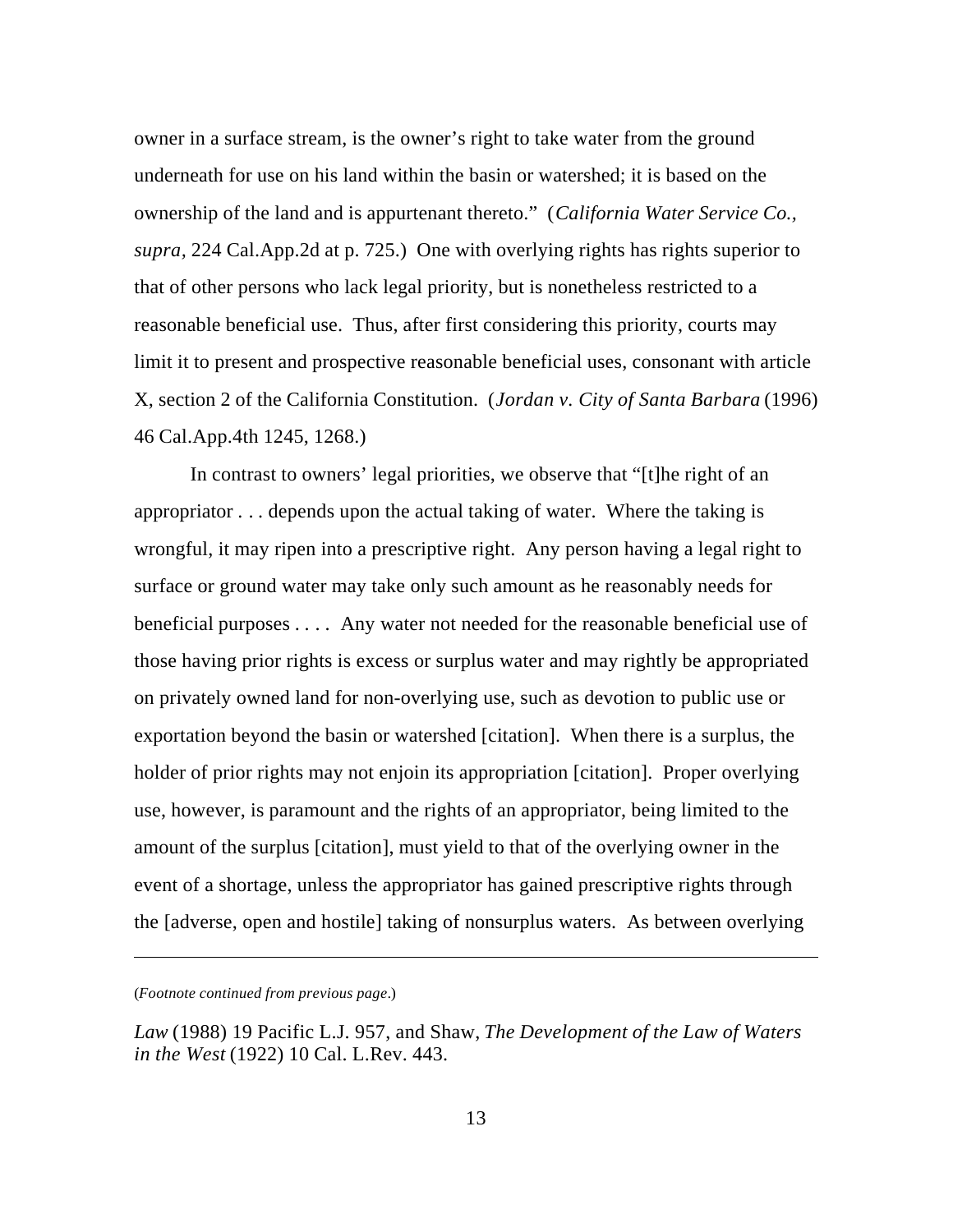owners, the rights, like those of riparians, are correlative; [i.e.,] each may use only his reasonable share when water is insufficient to meet the needs of all [citation]. As between appropriators, however, the one first in time is the first in right, and a prior appropriator is entitled to all the water he needs, up to the amount he has taken in the past, before a subsequent appropriator may take any [citation].

"Prescriptive rights are not acquired by the taking of surplus or excess water. [But] [a]n appropriative taking of water which is not surplus is wrongful and may ripen into a prescriptive right where the use is actual, open and notorious, hostile and adverse to the original owner, continuous and uninterrupted for the statutory period of five years, and under claim of right." (*California Water Service Co., supra*, 224 Cal.App.2d at pp. 725-726.) Even these acquired rights, however, may be interrupted without resort to the legal process if the owners engage in self-help and retain their rights by continuing to pump nonsurplus waters. (See *Hi-Desert County Water Dist. v. Blue Skies Country Club, Inc.* (1994) 23 Cal.App.4th 1723, 1731 (*Hi-Desert County Water Dist.*).) In the present action it is important to note that no parties have claimed prescriptive rights, and the parties who stipulated to the physical solution did not seek findings under the prescriptive rights doctrine.

### *2. 1928 Constitutional Amendment*

Article X, section 2 was added to the California Constitution in 1928 as former article XIV, section 3. The provision limits water rights to reasonable and beneficial uses. (Cal. Const., art. X, § 2.) "[T]he rule of reasonable use as enjoined by . . . the Constitution applies to all water rights enjoyed or asserted in this state, whether the same be grounded on the riparian right or the right, analogous to the riparian right, of the overlying land owner, or the percolating water right, or the appropriative right." (*Peabody v. City of Vallejo* (1935) 2 Cal.2d 351, 383 (*Peabody*).) "Under this new doctrine, it is clear that when a riparian or overlying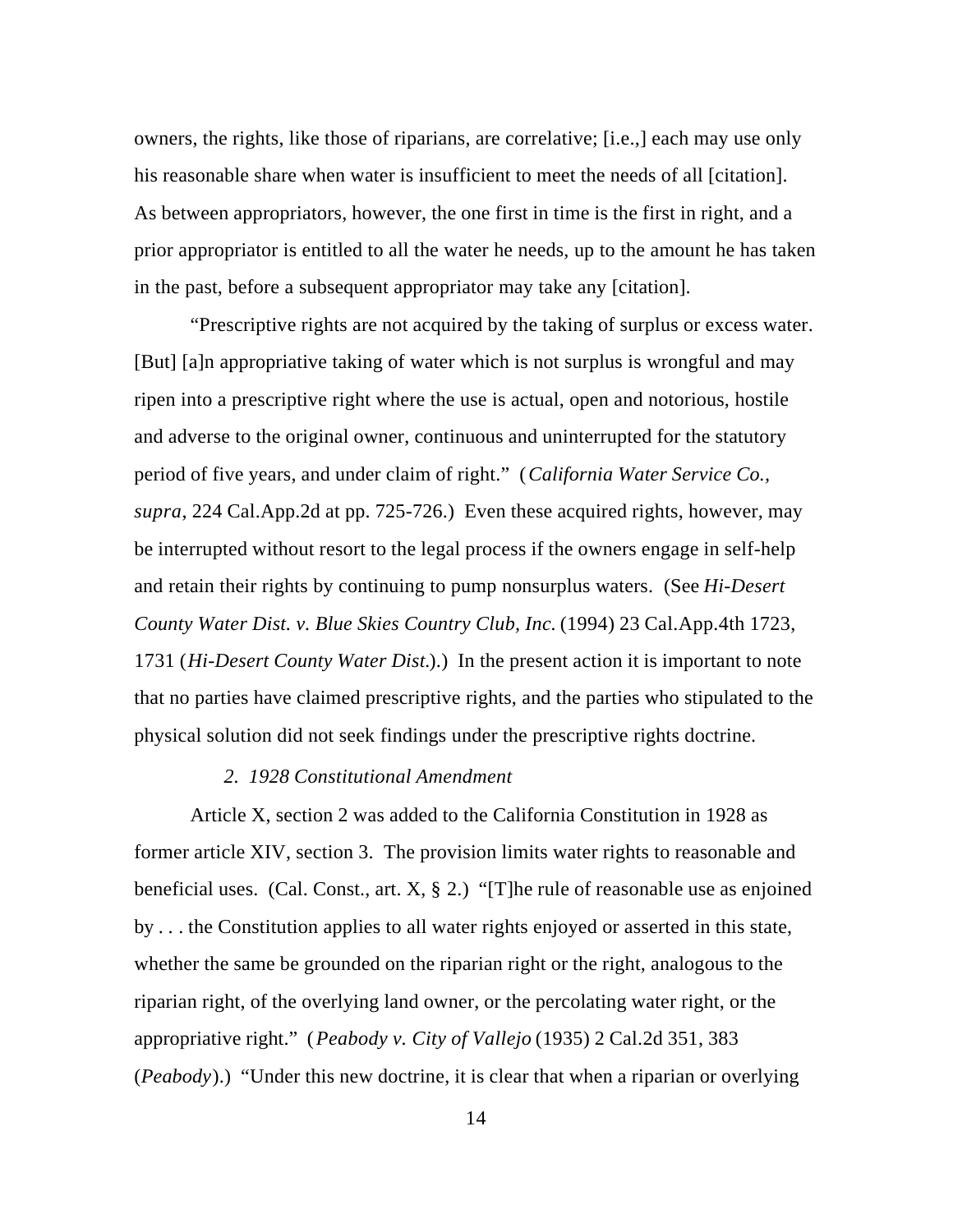owner brings an action against an appropriator, it is no longer sufficient to find that the plaintiffs in such action are riparian or overlying owners, and, on the basis of such finding, issue the injunction. It is now necessary for the trial court to determine whether such owners, considering all the needs of those in the particular water field, are putting the waters to any reasonable beneficial uses, giving consideration to all factors involved, including reasonable methods of use and reasonable methods of diversion. From a consideration of such uses, the trial court must then determine whether there is a surplus in the water field subject to appropriation." (*Tulare Dist. v. Lindsay-Strathmore Dist.* (1935) 3 Cal.2d 489, 524- 525 (*Tulare*).) We reiterated these principles in subsequent cases, observing that although "what is a reasonable use of water depends on the circumstances of each case, such an inquiry cannot be resolved *in vacuo* isolated from statewide considerations of transcendent importance. Paramount among these we see the ever increasing need for the conservation of water in this state, an inescapable reality of life quite apart from its express recognition in the 1928 amendment." (*Joslin v. Marin Mun. Water Dist.* (1967) 67 Cal.2d 132, 140, fn. omitted.)

The constitutional amendment therefore dictates the basic principles defining water rights: that no one can have a protectible interest in the unreasonable use of water, and that holders of water rights must use water reasonably and beneficially. Crucial to our own determination here is the fact that the amendment carefully preserves riparian and overlying rights, while abolishing "that aspect of the common law doctrine which entitled a riparian, as against an upstream appropriator, to enforce his right to the entire natural flow of a stream even if his use of the water was wasteful or unreasonable." (*Pleasant Valley Canal Co. v. Borror* (1998) 61 Cal.App.4th 742, 754 (*Pleasant Valley*); see also *Gin S. Chow v. City of Santa Barbara* (1933) 217 Cal. 673, 699-700.)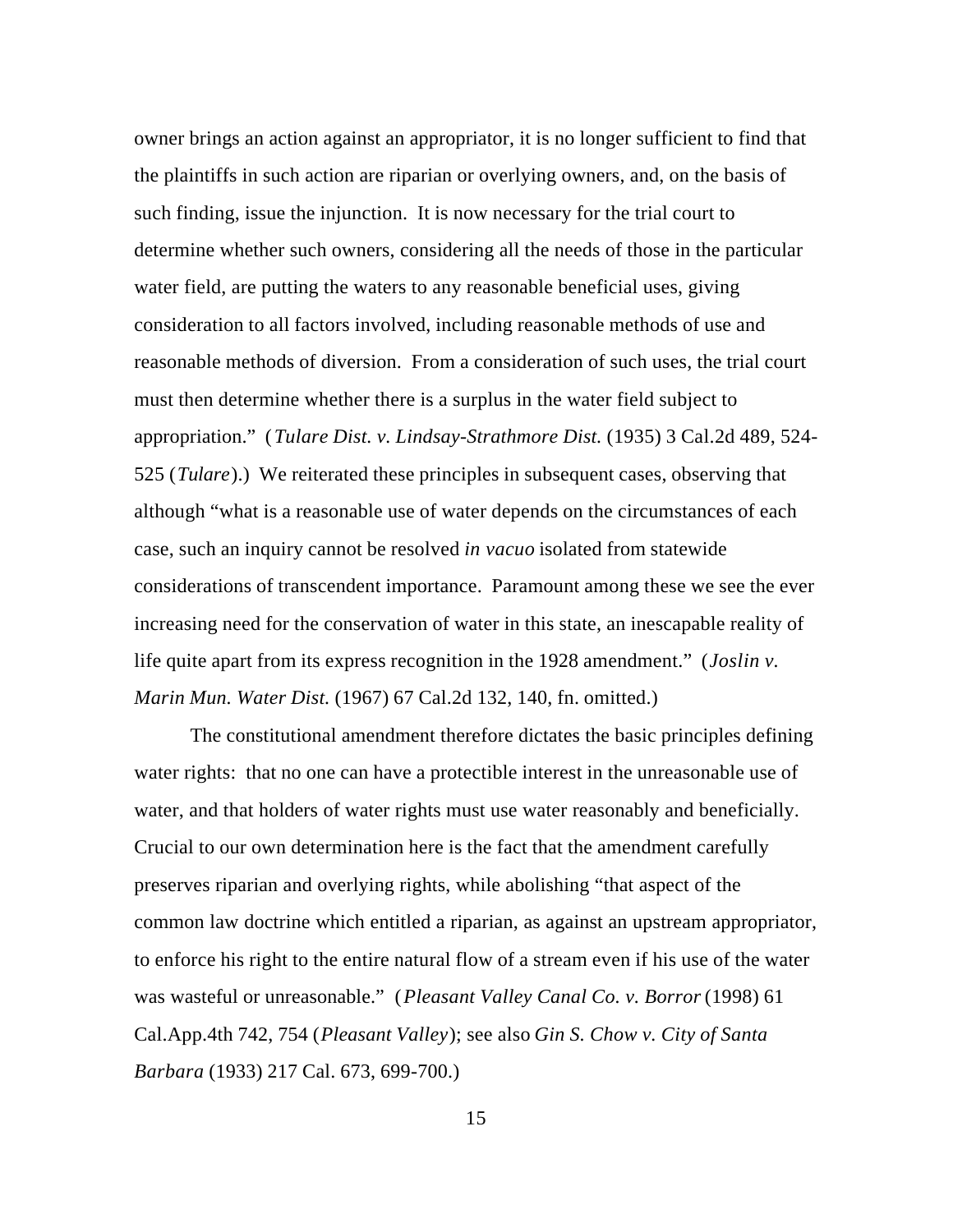### **B***.* **Equitable Apportionment**

### *1. Past Cases*

In previous cases resolving regional water uses, courts allocated water according to preexisting legal rights and relationships. For example, in *Fleming v. Bennett* (1941) 18 Cal.2d 518, 520, over 200 parties asserted rights to the Susan River's waters. The trial court referred the matter to the State Water Commission, which prepared a comprehensive report with individual findings regarding 259 claimed rights of users affecting the watershed. (*Id.* at pp. 525, 527.) We affirmed the trial court's decree, based on the report and additional evidence introduced at an open court hearing. (*Id.* at pp. 526-527, 530.)

As noted *ante*, at pages 14-15, in *Tulare*, we outlined a water allocation method in a case in which plaintiffs' water rights had different priorities. We also observed that "[t]he trial court . . . must fix the quantity required by each [right holder] for his actual reasonable beneficial uses, the same as it would do in the case of an appropriator." (*Tulare, supra,* 3 Cal.2d at p. 525.) This court determined that "[w]hat is a beneficial use at one time may, because of changed conditions, become a waste of water at a later time." (*Id.* at p. 567.) Because the court cannot fix or absolutely ascertain the quantity of water required for future use at any given time, a trial court should declare prospective uses paramount to the appropriator's rights, so the appropriator cannot gain prescriptive rights in the use. Until the paramount right holder needs it, the appropriator may continue to take water. (*Ibid.*)

Thus, water right priority has long been the central principle in California water law. The corollary of this rule is that an equitable physical solution must preserve water right priorities to the extent those priorities do not lead to unreasonable use. In the case of an overdraft, riparian and overlying use is paramount, and the rights of the appropriator must yield to the rights of the riparian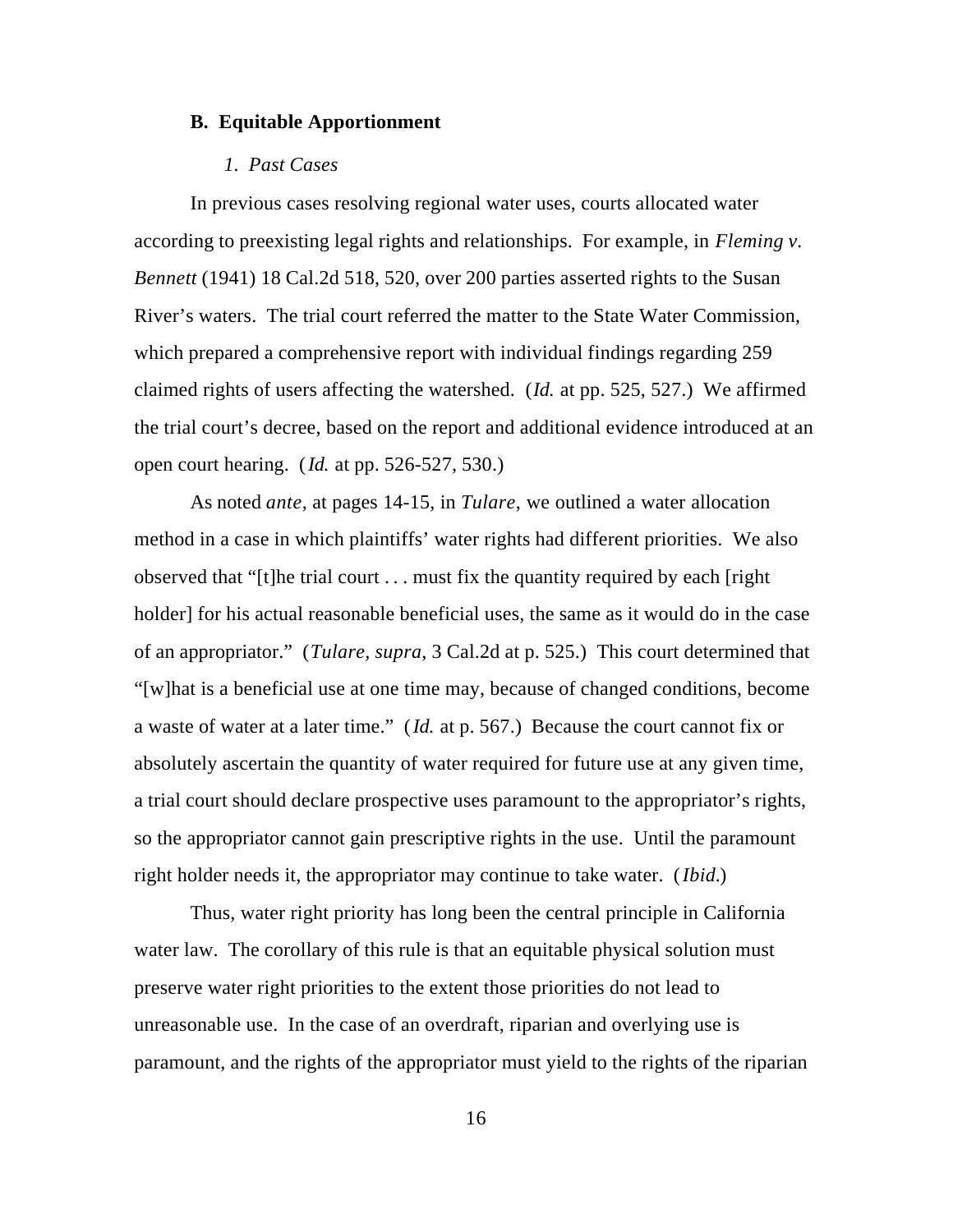or overlying owner. (*Burr v. Maclay Rancho Water Co.* (1908) 154 Cal. 428, 435; *Katz v. Walkinshaw* (1903) 141 Cal. 116, 135.)

# *2. Equitable Apportionment in Cases Involving Correlative Rights or Rights Established by Mutual Prescription*

Respondents rely on two cases to support their contention that article X, section 2 of the California Constitution requires the courts to apportion all water rights equitably, regardless of preexisting priorities: *City of Pasadena v*. *City of Alhambra* (1949) 33 Cal.2d 908 (*City of Pasadena*), and *City of Los Angeles v*. *City of San Fernando* (1975) 14 Cal.3d 199 (*City of San Fernando*). We conclude these cases support the Cardozo appellants' position.

In *City of Pasadena,* extractors had been taking nonsurplus groundwater for over 30 years, creating an overdraft condition in the basin on which Pasadena relied as a water source. (*City of Pasadena, supra,* 33 Cal.2d at pp. 921-922.) Even after the overdraft occurred, all parties continued to pump the groundwater, creating a greater overdraft and interfering with everyone's ability to pump in the future. (*Id.* at p. 922.)

The plaintiff city and its chief water producer sued to determine the ground water rights in the area and to enjoin the alleged overdraft to prevent the water supply's depletion. (*City of Pasadena, supra,* 33 Cal.2d at p. 916.) The trial court referred the action to the state Division of Water Resources of the Department of Public Works, which produced a report on area-wide water rights. (*Ibid*.) All parties except the defendant water company, a public utility, stipulated to a judgment that allocated water and restricted total production to achieve safe yield in the basin. Because the stipulation was not binding on the utility, the issue in this court was how to determine its rights in relation to the stipulating producers in the same manner as if there had been no agreement. (*Id.* at pp. 916, 924.)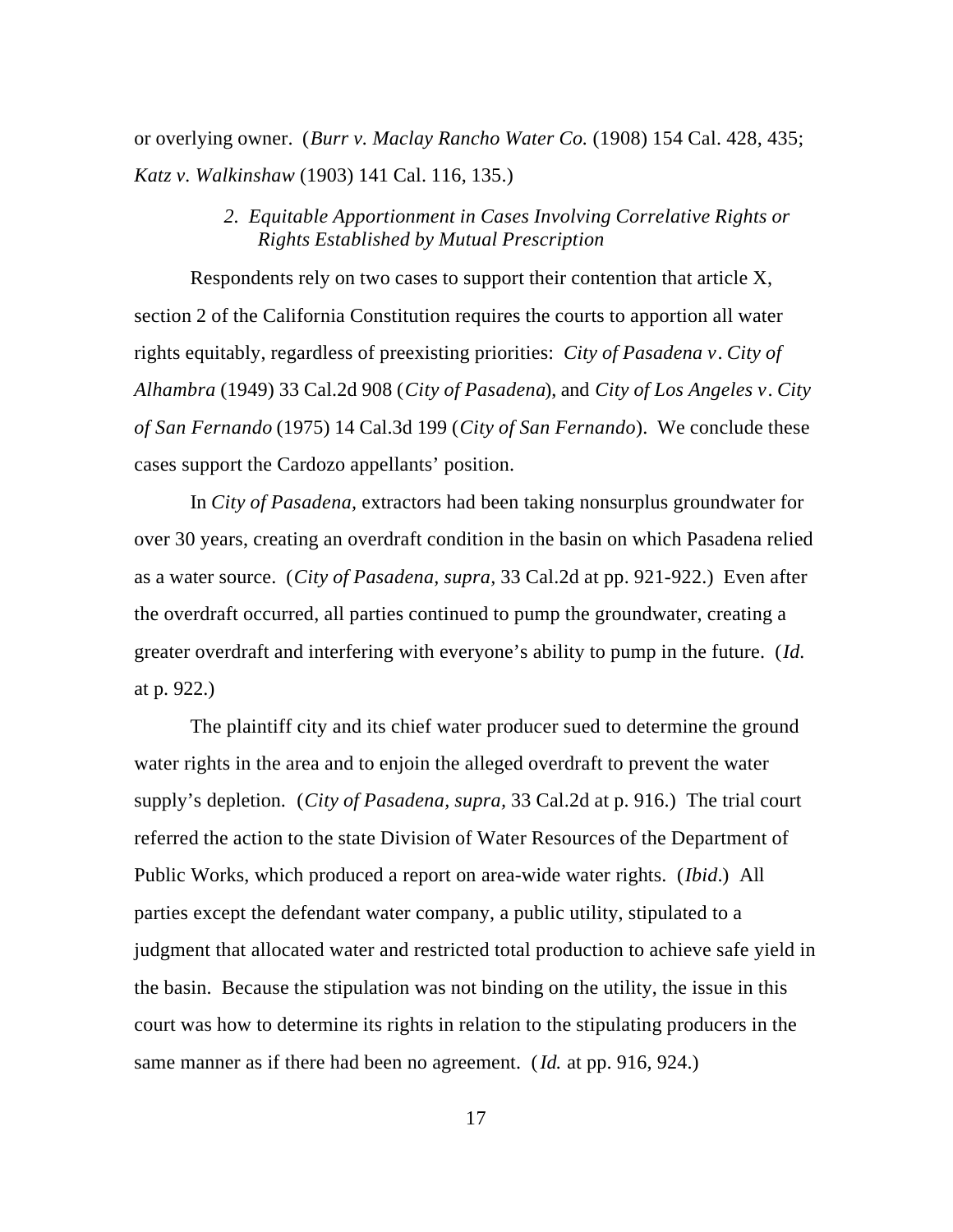Without mentioning equitable apportionment, Chief Justice Gibson's majority opinion affirmed the trial court's judgment, enforcing the stipulation's terms against all parties, including the utility. (*City of Pasadena, supra,* 33 Cal.2d at pp. 916, 933.) This court discussed the nature of prescriptive groundwater rights in which adverse users do not completely overtake owners' rights. It concluded that the pumpers had established prescriptive rights in part of the water supply. The court observed "that such rights were acquired against both overlying owners and prior appropriators, [and] that the overlying owners and prior appropriators also obtained, or preserved, rights by reason of the water which they pumped . . . ." (*Id.* at p. 933.) Applying the mutual prescription doctrine, this court concluded that all claimants had equal priority and agreed the trial court had appropriately reduced each party's production to achieve safe yield. (*Ibid*.)

In reaching its conclusion, *City of Pasadena* observed: "Although the law at one time was otherwise, it is now clear that an overlying owner or any other person having a legal right to surface or ground water may take only such amount as he reasonably needs for beneficial purposes. [Citations.] Public interest requires that there be the greatest number of beneficial uses which the supply can yield, and water may be appropriated for beneficial uses subject to the rights of those who have a lawful priority. [Citation.] Any water not needed for the reasonable beneficial uses of those having prior rights is excess or surplus water. In California surplus water may rightfully be appropriated on privately owned land for nonoverlying uses, such as devotion to a public use or exportation beyond the basin or watershed. [Citations.]

"It is the policy of the state to foster the beneficial use of water and discourage waste, and when there is a surplus, whether of surface or ground water, the holder of prior rights may not enjoin its appropriation. [Citations.] Proper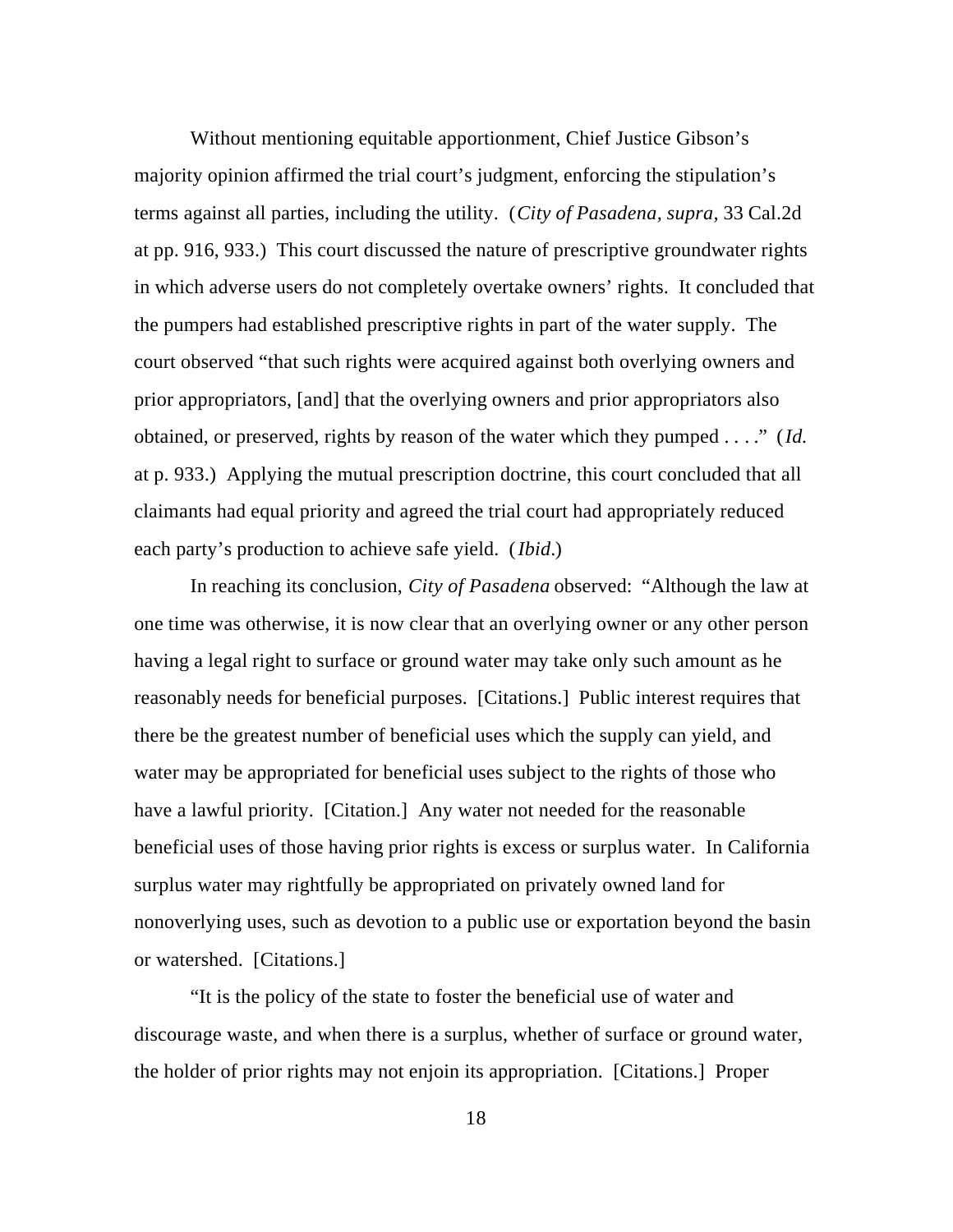overlying use, however, is paramount, and the right of an appropriator, being limited to the amount of the surplus, must yield to that of the overlying owner in the event of a shortage, unless the appropriator has gained prescriptive rights through the taking of nonsurplus waters." (*City of Pasadena, supra,* 33 Cal.2d at pp. 925- 926.)

Several decades later, Los Angeles sued to establish a prior right to groundwater in the upper Los Angeles River area in *City of San Fernando, supra,* 14 Cal.3d at page 207. The plaintiff city relied on its historic pueblo water rights,**<sup>11</sup>** while the defendants argued that *City of Pasadena* supported their mutual prescriptive rights claim to a proportionate share of the groundwater supply. (*City of San Fernando, supra,* 14 Cal.3d at pp. 210-211, 214.) This court upheld the plaintiff's pueblo rights and overturned the trial court's award of prescriptive rights against the plaintiff. This court held that Civil Code section 1007 precluded the defendants from obtaining prescriptive water rights against the plaintiff. (*City of San Fernando, supra,* 14 Cal.3d at pp. 274-277.)

This court reasoned: "The pueblo right gives the city holding it a paramount claim to particular waters only to the extent that they are required for satisfying its municipal needs and those of its inhabitants. 'It thus insures a water supply for an expanding city [citation] with a minimum of waste by leaving the water accessible to others *until such time as the city needs it*.' [Citation.]" (*City of San Fernando, supra,* 14 Cal.3d at p. 252, italics added by *City of San Fernando*.)

**<sup>11</sup>** Pueblo water rights, along with riparian (including overlying) and appropriative rights, were the original species of water rights recognized in early California law. (*Pleasant Valley, supra,* 61 Cal.App.4th at p. 751.) Pueblo water rights apply to the municipal successors of the Spanish and Mexican pueblos. They are not implicated in the present matter.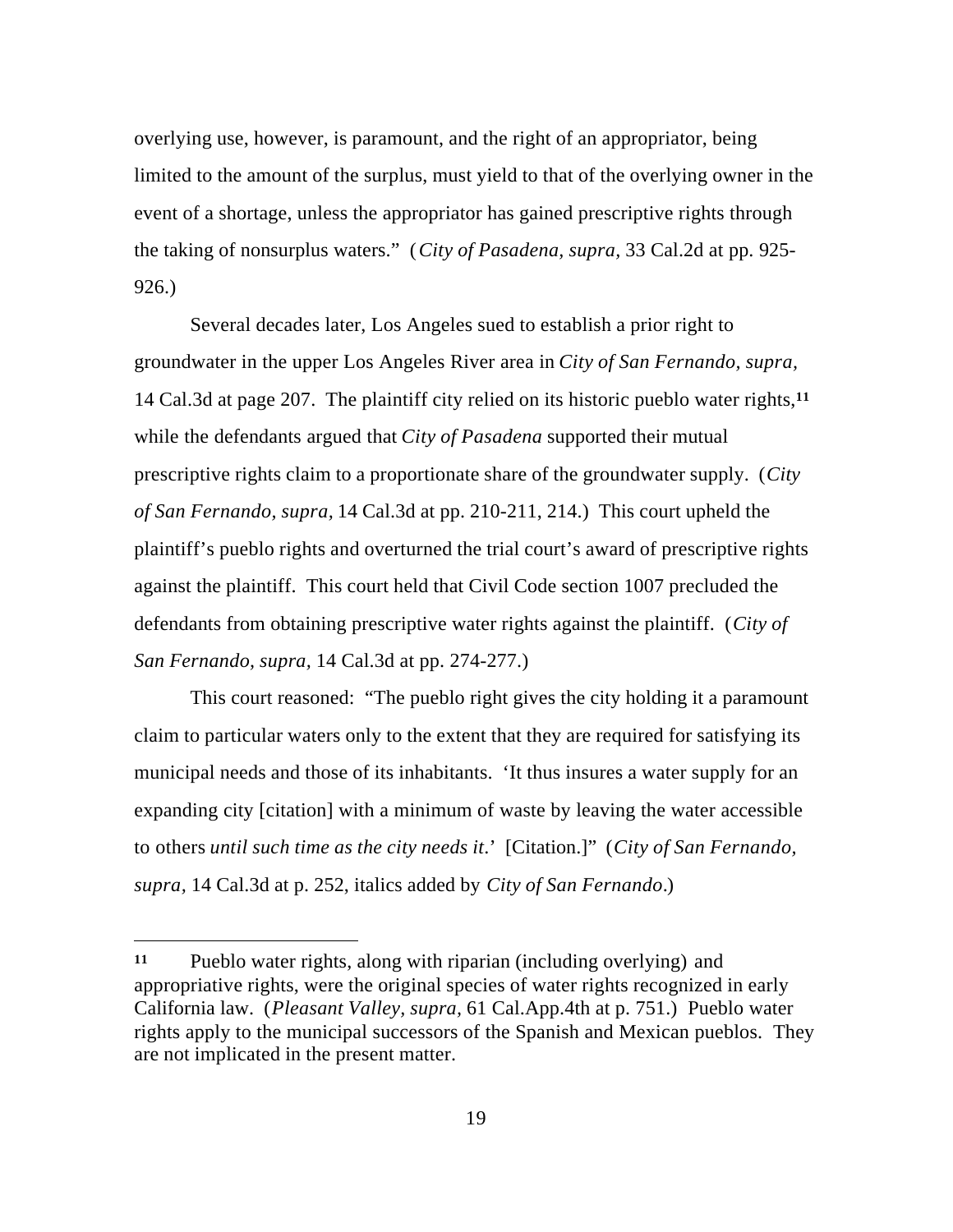This court rejected the defendants' contention that the mutual prescription doctrine developed in *City of Pasadena* was a "beneficent instrument for conservation and equitable apportionment of water in ground basins which are subjected to extractions in excess of the replenishment supply." (*City of San Fernando, supra,* 14 Cal.3d at p. 265.) In so doing, this court stated: "[T]he allocation of water in accordance with prescriptive rights mechanically based on the amounts beneficially used by each party for a continuous five-year period after commencement of the prescriptive period and before the filing of the complaint, does not necessarily result in the most equitable apportionment of water according to need. A true equitable apportionment would take into account many more factors." *(Ibid.)* In a footnote accompanying this sentence, this court observed: "The principles by which the United States Supreme Court equitably apportions water among states are illustrated in *Nebraska v. Wyoming* (1945) 325 U.S. 589, 618 [89 L.Ed. 1815, 1831-1832, 65 S.Ct. 1332].[**12**] After observing that apportionment between states whose laws base water rights on priority of appropriation should primarily accord with that principle, the court said: 'But if an allocation between appropriation States is to be just and equitable, strict adherence to the priority rule may not be possible. For example, the economy of a region may

**<sup>12</sup>** Although it allocated priorities between states, the Supreme Court did not adjudicate the relative rights of appropriators *qua* appropriators: "The standard of an equitable apportionment requires an adaptation of the formula to the necessities of the particular situation. We may assume that the rights of the appropriators *inter se* may not be adjudicated in their absence. But any allocation between Wyoming and Nebraska, if it is to be fair and just, must reflect the priorities of appropriators in the two states." (*Nebraska v. Wyoming, supra,* 325 U.S. 589, 627.) As amici curiae Cities of Fairfield, Vacaville, and Vallejo observe, no California court has ever applied the doctrine of equitable apportionment to resolve an intrastate water conflict. The Supreme Court developed the doctrine to fill the void of authority governing relative priority *between* states to preserve interstate comity.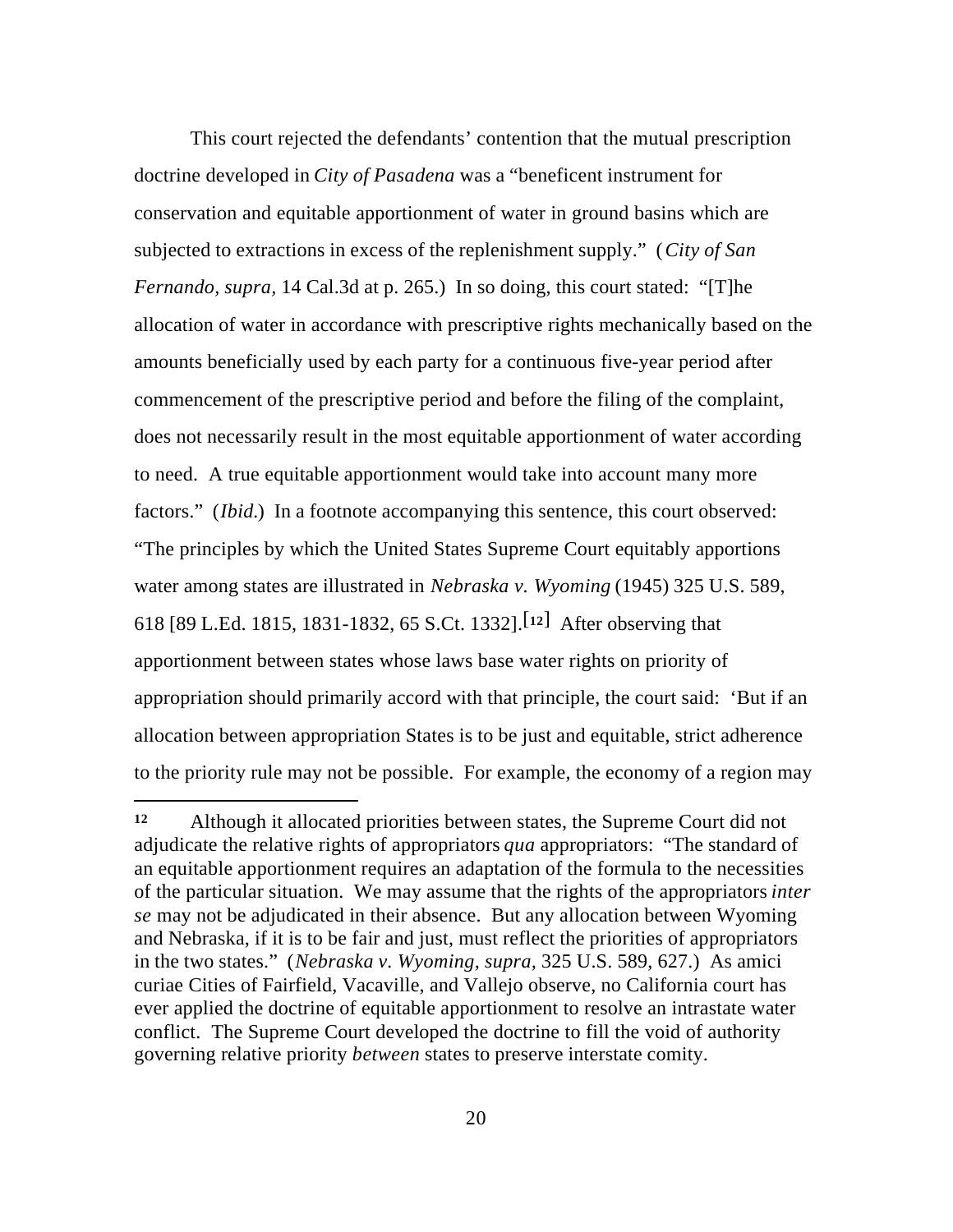have been established on the basis of junior appropriations. So far as possible those established uses should be protected, though strict application of the priority rule might jeopardize them. Apportionment calls for the exercise of an informed judgment on a consideration of many factors. Priority of appropriation is the guiding principle. But physical and climatic conditions, the consumptive use of water in the several sections of the river, the character and rate of return flows, the extent of established uses, the availability of storage water, the practical effect of wasteful uses on downstream areas, the damage to upstream areas as compared to the benefits to downstream areas if a limitation is imposed on the former—these are all relevant factors. They are merely illustrative, not an exhaustive catalogue. They indicate the nature of the problem of apportionment and the delicate adjustment of interests which must be made.' " (*City of San Fernando, supra,* 14 Cal.3d at pp. 265-266, fn. 61.)

Respondents claim this footnote provides the basis for the trial court's use of equitable apportionment to allocate water in an overdraft basin without regard to the owners' water priorities. (See *Hi-Desert County Water Dist., supra,* 23 Cal.App.4th at p. 1734, fn. 11; *Wright v. Goleta Water Dist.* (1985) 174 Cal.App.3d 74, 93 (*Wright*).) Respondents further assert that by ignoring equitable considerations, the Court of Appeal's opinion conflicts with *City of San Fernando,* and that it leads to an unjust result by which the Cardozo appellants are free to produce any amount of water on a priority basis, while all others pay to import water to protect the resource.

We find no conflict. *City of San Fernando* distinguished *City of Pasadena, supra,* 33 Cal.2d 908, where a "restriction to safe yield on a strict priority basis might have deprived parties who had been using substantial quantities of ground water for many years of all further access to such water." (*City of San Fernando,*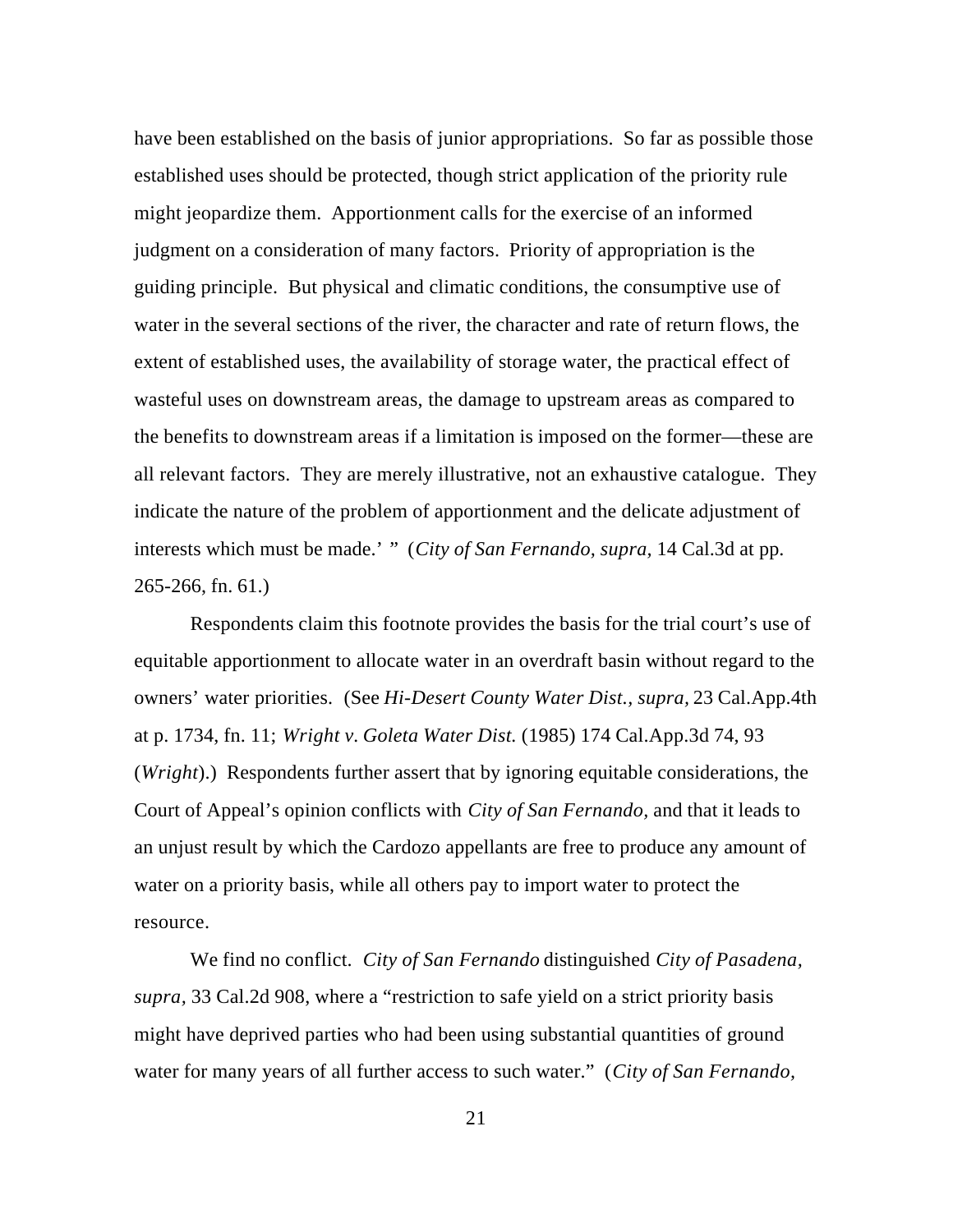*supra,* 14 Cal.3d at p. 266.) By contrast, *City of San Fernando* correctly found that the same condition was not present in the Los Angeles River basin, and "the effect of the trial court's judgment in the present case was to eliminate [the] plaintiff's priorities based not on the timing of its appropriations but on its importation of . . . water and on its pueblo right." (*Id.* at p. 267.) In other words, in *City of San Fernando,* applying the mutual prescription doctrine would still have led to completely eliminating appropriative rights stemming from recent uses in favor of earlier uses, because the defendants began pumping while there was still a surplus. (*Id.* at pp. 266-267.) In contrast, appropriative rights were protected through the doctrine's application in *City of Pasadena*.

As the *City of San Fernando* court itself observed, "[P]rinciples governing appropriative and prescriptive water rights will be relevant to the determination on remand of the conflicting interests of the parties in the water of the [overdrafted] Sylmar basin." (*City of San Fernando, supra,* 14 Cal.3d at p. 278.) This court then observed that because the defendants' rights were subordinate to the plaintiff's rights, the plaintiff was "entitled to have the private defendants' extractions enjoined insofar as they would constitute an overdraft on the basin supply." (*Id.* at p. 291.) This court also noted that on remand the private defendants could show "overlying rights to native ground water for reasonable beneficial uses on their overlying land, subject to any prescriptive rights of another party." (*Id.* at p. 293.) This court reiterated: "Overlying rights take priority over appropriative rights in that if the amounts of water devoted to overlying uses were to consume all the basin's native supply, the overlying rights would supersede any appropriative claims by any party to the basin's native ground water [citation] except insofar as the appropriative claims ripened into prescriptive rights [citation]. Such prescriptive rights would not necessarily impair the private defendants' rights to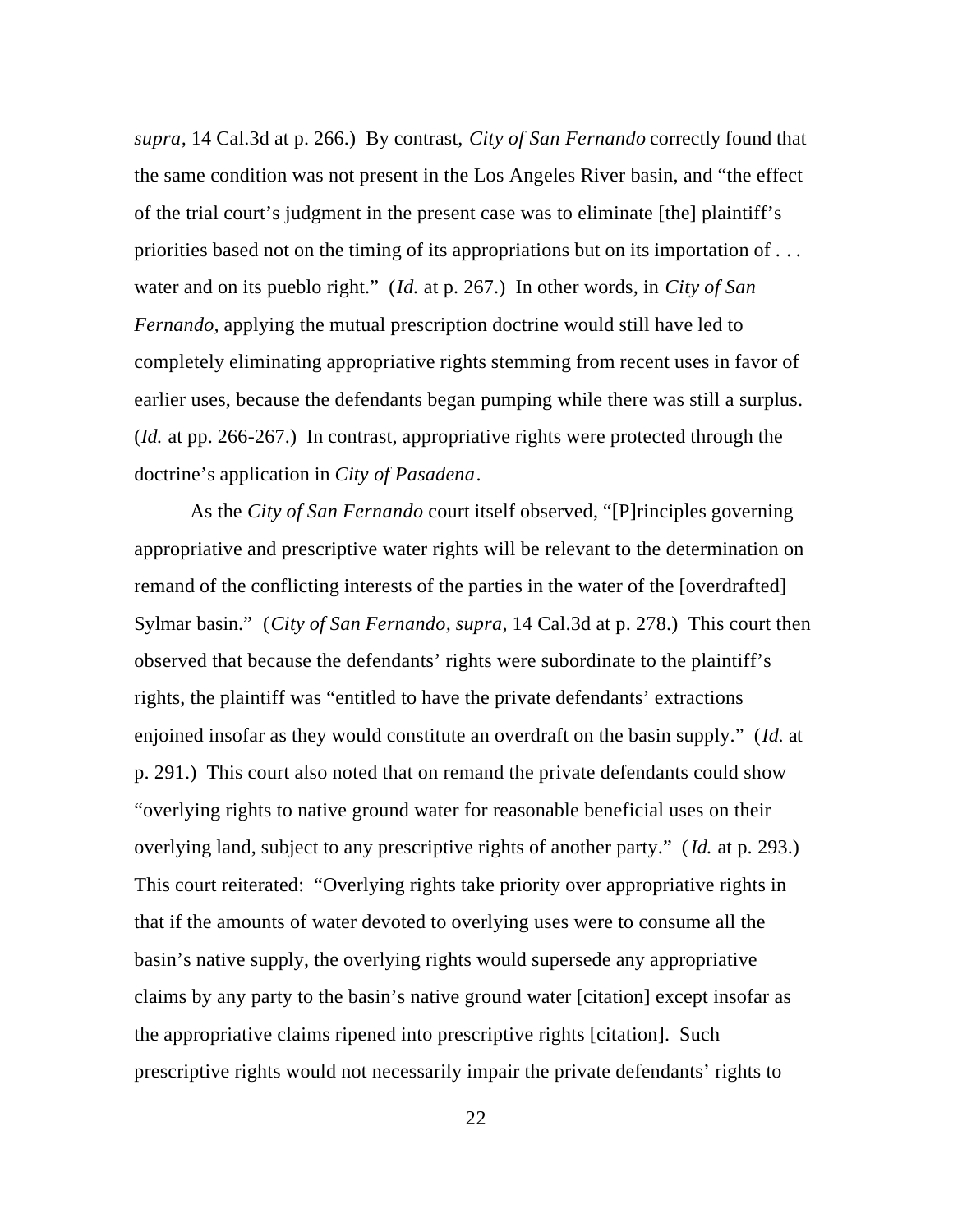ground water for *new* overlying uses for which the need had not yet come into existence during the prescriptive period. [Citation.]" (*Id.* at p. 293, fn. 100.) Accordingly, overlying defendants "should be awarded the full amount of their overlying rights, less any amounts of such rights lost by prescription, from the part of the supply shown to constitute native ground water." (*Id.* at p. 294.)

Thus, one could read footnote 61 in *City of San Fernando* to suggest that if prioritization of rights results in denying recent appropriative users the right to produce water, some type of equitable appropriation may be implemented in intrastate water matters. But the case is not precedent for wholly disregarding the priorities of existing water rights in favor of equitable apportionment in this state, where water allocation has been based on an initial consideration of owners' legal water rights. Case law simply does not support applying an equitable apportionment to water use claims unless all claimants have correlative rights; for example, when parties establish mutual prescription. Otherwise, cases like *City of San Fernando* require that courts making water allocations adequately consider and reflect the priority of water rights in the basin. (*City of San Fernando, supra,* 14 Cal.3d at p. 293, fn. 100.) The Court of Appeal's reasoning is consistent with this principle. As the Court of Appeal aptly observed, we have never endorsed a pure equitable apportionment that completely disregards overlying owners' existing legal rights. Thus, to the extent footnote 61 in *City of San Fernando* could be understood to allow a court to completely disregard California landowners' water priorities, we disapprove it.

# *3. Equitable Apportionment After City of San Fernando*

Respondents claim that after *City of San Fernando, supra,* 14 Cal.3d 199, and relying on the dicta stated in footnote 61 of that case, courts approved the use of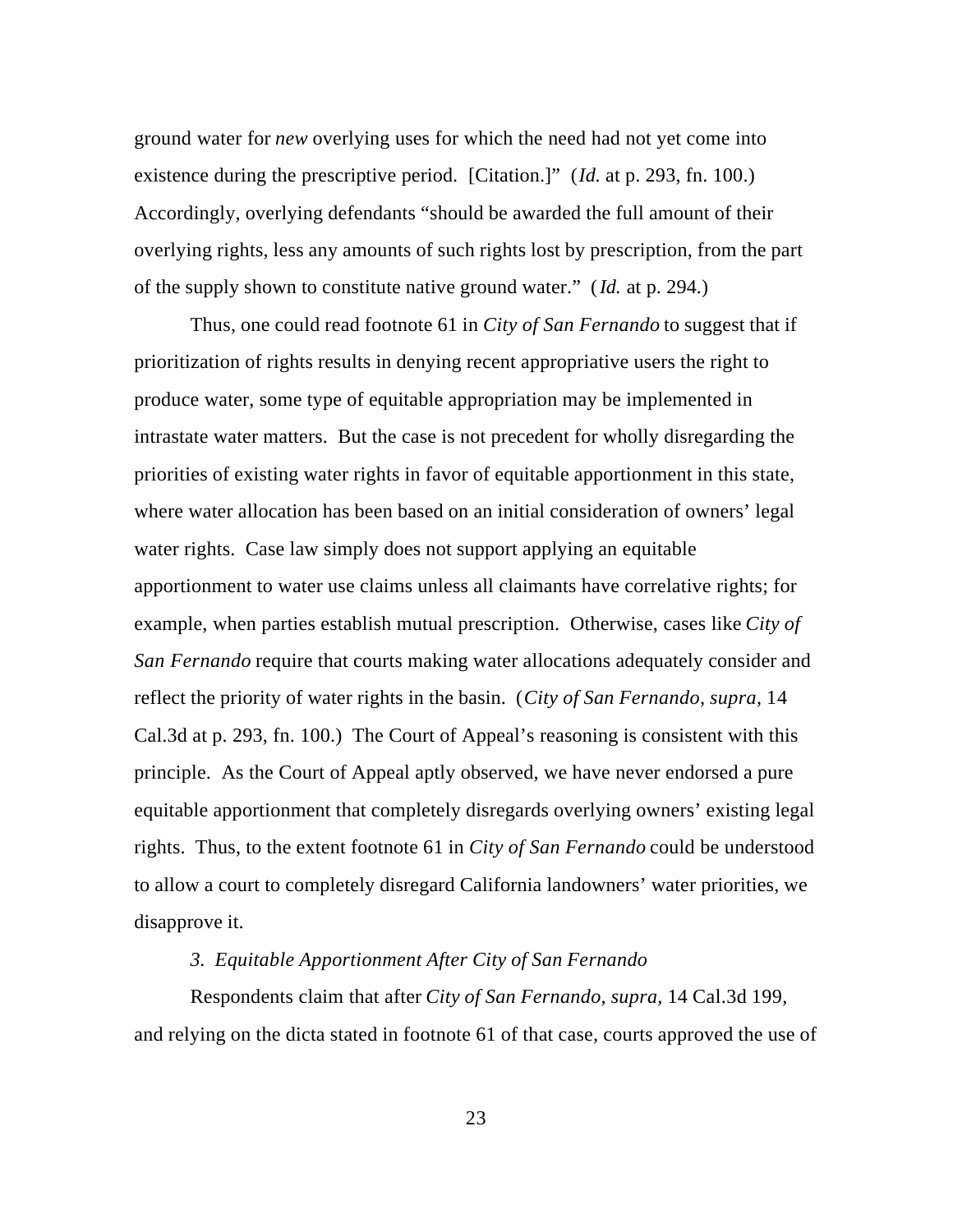equitable apportionment as the basis to allocate water among users in an overdraft basin. But the cases on which respondents rely do not support the contention.

For example, in *Hi-Desert County Water Dist.*, the Court of Appeal stated: "Left unresolved in [*City of* ] *Pasadena,* however, was whether by continuing to pump, an overlying user *in an overdrafted basin* retained its original overlying rights or obtained new ones by prescription. [Citations.] In 1975, in its most comprehensive statement of water law, our Supreme Court in [*City of San Fernando, supra,* 14 Cal.3d 199] finally clarified the proposition that overlying owners '*retain their rights* [to nonsurplus water without judicial assistance] *by using them*.' [Citation.]" (*Hi-Desert County Water Dist., supra,* 23 Cal.App.4th at p. 1731.) As against potential appropriators, the court noted that the five-year period for establishing prescriptive rights to nonsurplus water may be interrupted by the overlying owners' pumping of their nonsurplus water. (*Ibid.*) The court also observed that *City of San Fernando* rejected a mechanical application of the mutual prescription doctrine after noting it often fails to lead to an equitable water apportionment according to need. (*Hi-Desert County Water Dist., supra,* 23 Cal.App.4th at p. 1734.) As *Hi-Desert County Water Dist.* observed, *City of San Fernando* required courts to consider many more factors than the amount the parties pumped during the prescriptive period in order to make a truly equitable apportionment. (*Hi-Desert County Water Dist., supra,* 23 Cal.App.4th at p. 1734, fn. 11.)

In *Wright,* overlying owners in a groundwater basin sued to determine relative water rights in that basin. The Court of Appeal found the trial court erred in holding that a water district's appropriative rights had a higher priority than the overlying owners' unexercised rights. (*Wright, supra*, 174 Cal.App.3d at pp. 78, 82.) The court also held that the trial court could not define or otherwise limit an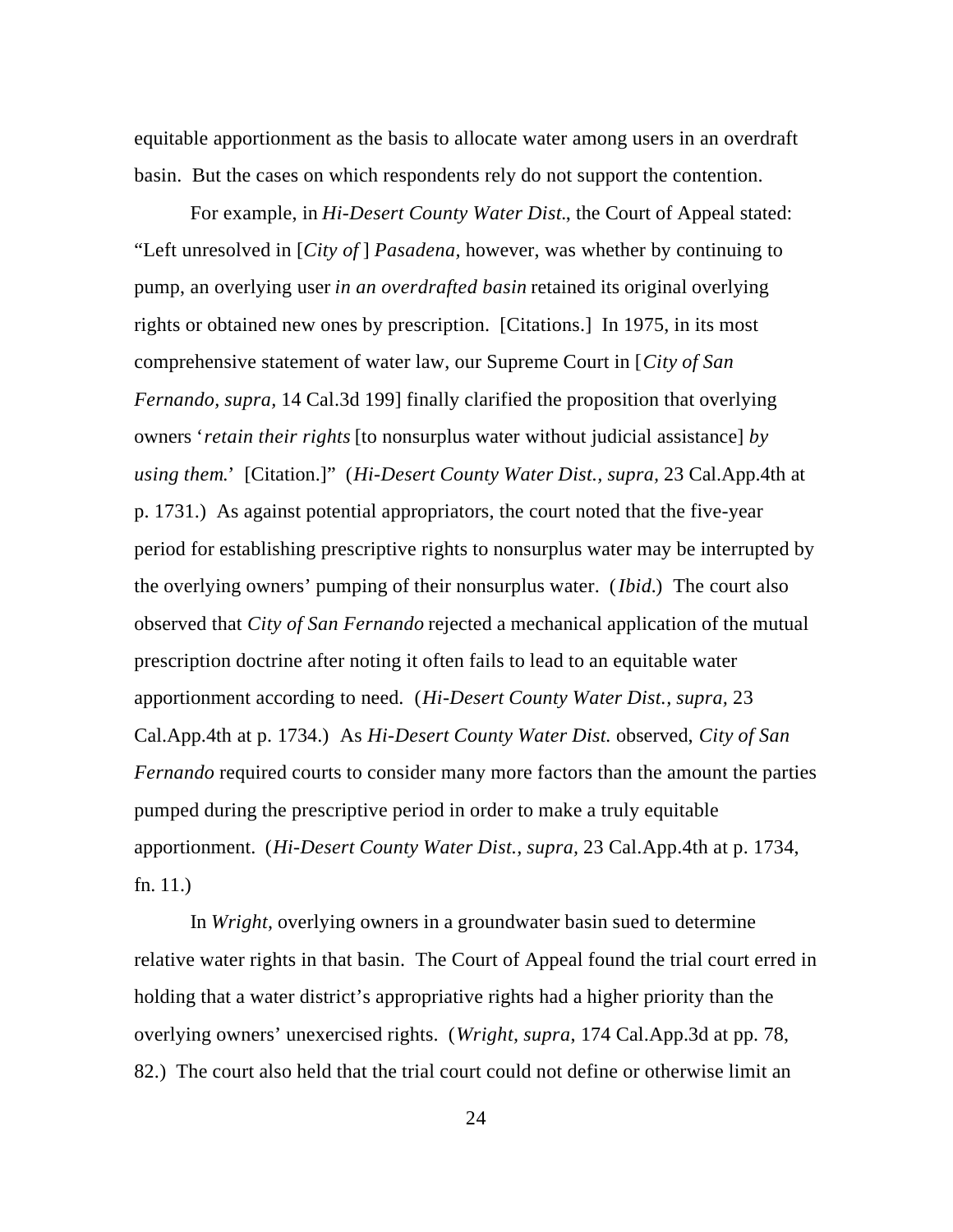overlying owner's future unexercised groundwater rights, in contrast to this court's limitation of unexercised riparian rights. (*In re Waters of Long Valley Creek Stream System* (1979) 25 Cal.3d 339, 358-359 (*Long Valley*).**13** (The *Wright* court remanded the matter for reconsideration in light of *Tulare,* which held that former article XIV, section 3 [now article X, section 2] of the California Constitution protected the reasonable beneficial uses of the riparian or overlying owner, whose water could be used by an appropriator only when that owner elected not to use it. [*Tulare, supra*, 3 Cal.2d at p. 525].) Contrary to respondents' contention, no appellate court has endorsed an equitable apportionment solution that disregards overlying owners' existing rights.

# **C. The Physical Solution**

 $\overline{a}$ 

Respondents argue that article X, section 2 of the California Constitution mandates that we accept the trial court's proposed physical solution. The trial court found as follows: "Having found that all rights are correlative, a just and fair result is achieved by establishing a physical solution which limits each user to a

**<sup>13</sup>** The *Wright* court refused to apply *Long Valley, supra,* 25 Cal.3d at page 350, to limit the scope of an overlying owner's future unexercised groundwater right to a present appropriative use because the comprehensive legislative scheme applicable to the adjudication of surface water rights and riparian rights is not applicable to groundwater. (*Wright, supra,* 174 Cal.App.3d at pp. 87-89.) Although we do not address the question here, *Wright* does suggest that, in theory at least, a trial court could apply the *Long Valley* riparian right principles to reduce a landowner's future overlying water right use below a current but unreasonable or wasteful usage, as long as the trial court provided the owners with the same notice or due process protections afforded the riparian owners under the Water Code. (See Wat. Code, § 1200 et seq.; *Wright, supra*, 174 Cal.App.3d at pp. 87-89.) If Californians expect to harmonize water shortages with a fair allocation of future use, courts should have some discretion to limit the future groundwater use of an overlying owner who has exercised the water right, and reduce to a reasonable level the amount the overlying user takes from an overdrafted basin.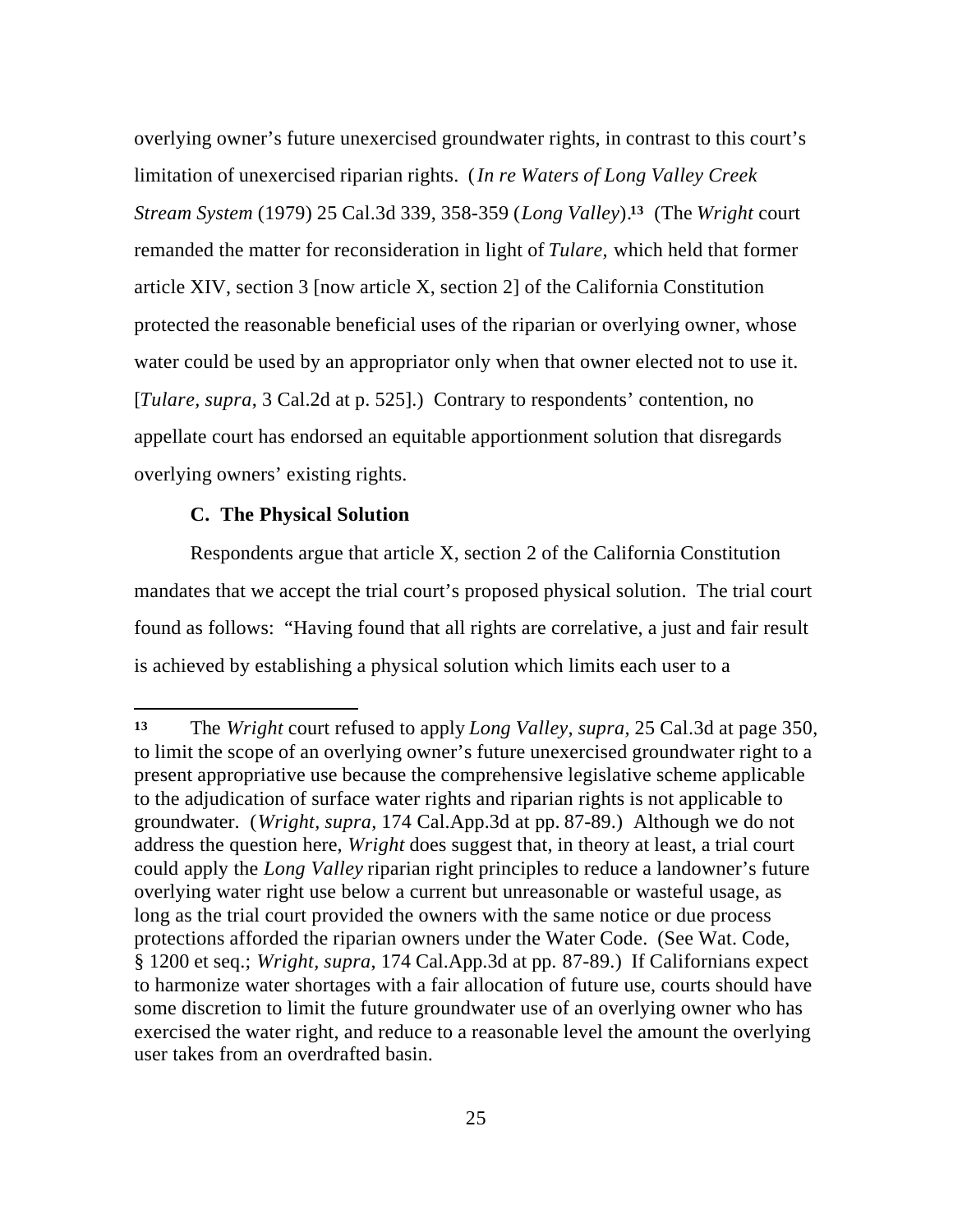proportionate equitable share of the total amount available." The court estopped all parties from asserting special priorities or preferences. It concluded it had "the authority to draft and impose a physical solution which requires all users to share equitably in the cost and reduction of use, to safe yield."

We agree that, within limits, a trial court may use its equitable powers to implement a physical solution. (See, e.g., *Peabody, supra,* 2 Cal.2d at pp. 383-384 [court has power to make reasonable regulations for water use, provided they protect the one enjoying paramount rights].) In *City of Lodi v. East Bay Mun. Utility Dist.* (1936) 7 Cal.2d 316, 341, this court recognized a trial court's power to enforce an equitable solution even if all parties do not agree to it, but cautioned against unreasonably burdening any party. The court observed that a physical solution is generally a practical remedy that does not affect vested rights. "Under such circumstances the 1928 constitutional amendment, as applied by this court in the cases cited, compels the trial court, before issuing a decree entailing such waste of water, to ascertain whether there exists a physical solution of the problem presented that will avoid the waste, and that will at the same time not unreasonably and adversely affect the prior appropriator's vested property right. In attempting to work out such a solution the policy which is now part of the fundamental law of the state must be adhered to." (*Id.* at pp. 339-340.) In other words, "a prior appropriator . . . cannot be compelled to incur any material expense in order to accommodate the subsequent appropriator." (*Id.* at p. 341.)

Other cases hold that a physical solution may not violate the constitutional principle that requires water to be put to beneficial use to the fullest extent possible. (*Hillside Water Co. v. Los Angeles* (1938) 10 Cal.2d 677, 685-686.) In *Rancho Santa Margarita v*. *Vail* (1938) 11 Cal.2d 501, 561 (*Vail*), this court held that a trial court may not demand that any one party spend large sums of money in order to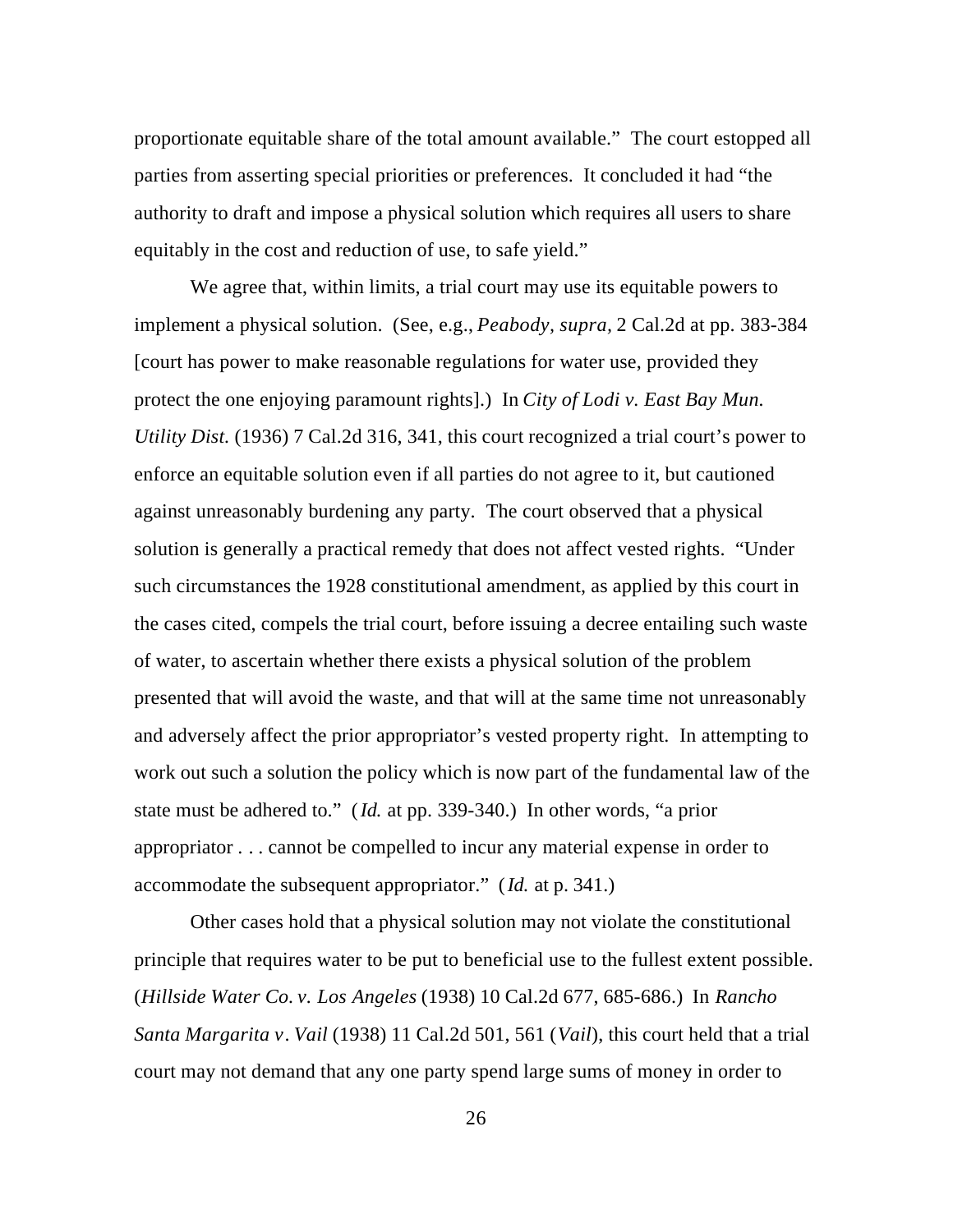satisfy a physical solution. (See *Allen v. California Water & Tel. Co.* (1946) 29 Cal.2d 466, 483-484 [rejecting proposed physical solution and finding overlying owners entitled to make reasonable use of water without incurring substantial costs].)

Thus, although it is clear that a trial court may impose a physical solution to achieve a practical allocation of water to competing interests, the solution's general purpose cannot simply ignore the priority rights of the parties asserting them. (See *City of San Fernando, supra,* 14 Cal.3d at p. 290.) In ordering a physical solution, therefore, a court may neither change priorities among the water rights holders nor eliminate vested rights in applying the solution without first considering them in relation to the reasonable use doctrine. (See 1 Rogers & Nichols, Water for California (1967) § 404, p. 549, and cases cited.)

Respondents unpersuasively argue for imposition of an equitable physical solution that disregards prior legal water rights. They cite the principle that the Constitution requires the greatest number of beneficial users that the water supply can support, but they omit the requirement that this use be subject to the rights of those with lawful priority to the water. In addition, respondents rely on *Vail* to support their contention that a physical solution should be based on the trial court's broad equitable powers. But *Vail* concerned a conflict between riparian right holders, not a situation where one party's rights were paramount to the other's. (*Vail, supra,* 11 Cal.2d at p. 508.)

Respondents also rely on *Imperial Irrigation Dist. v. State Wat. Resources Control Bd.* (1990) 225 Cal.App.3d 548, 572. But in that case the court had to decide whether an unconstitutional misuse of water occurred, and did not adjudicate rights among competing water users, as here. Respondents simply fail to produce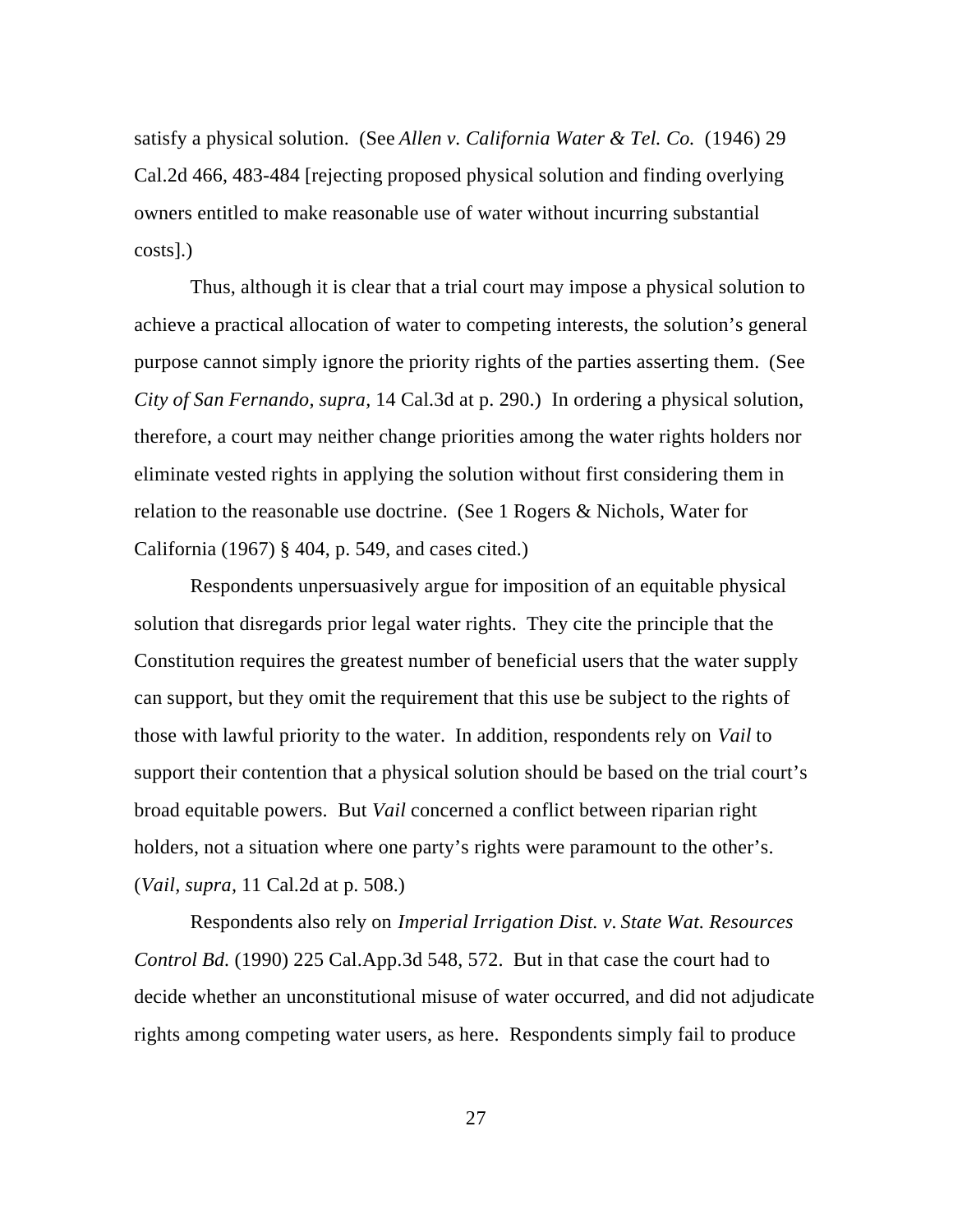compelling authority for their argument that courts can avoid prioritizing water rights and instead allocate water based entirely on "equitable" principles.

# **D. Appellants' Water Rights**

In the trial court, respondents contended that neither the Cardozo appellants nor Jess Ranch sustained their burden of proving they possessed *any* water rights. The trial court agreed as to the Cardozo appellants. The court acknowledged that Jess Ranch testified as to its riparian, overlying, and appropriative rights, and, as the Court of Appeal observed, the evidence showed overlying rights, but the trial court found it unnecessary to determine the effect of those rights on its decision. The Court of Appeal concluded that Jess Ranch need not rely on those rights in order to participate in the physical solution and judgment.

# *1. Cardozo Appellants*

After concluding that several Cardozo deeds had not reserved riparian rights on behalf of the Cardozo appellants, the Court of Appeal nevertheless disputed the trial court's finding that they had no overlying rights. Here, the Court of Appeal reasoned, "overlying rights are a property right appurtenant to the land, and are based on ownership. [Citations.] Although limited to the amount needed for beneficial use, irrigation for agriculture is clearly such a use, and respondents did not claim otherwise. [Citations.]"

After pointing out that overlying rights are dependent on land ownership over groundwater, and are exercised by extracting and using that water, the Court of Appeal concluded: "Having shown ownership, extraction and beneficial use of the underground water here, the Cardozo Appellants established overlying rights, and the contrary finding of the trial court is without evidentiary or legal support.  $[\n\mathcal{L}]$  ... [¶] We repeat the guiding principle: 'Under California law, "[p]roper overlying use, . . . is paramount, and the right of an appropriator, being limited to the amount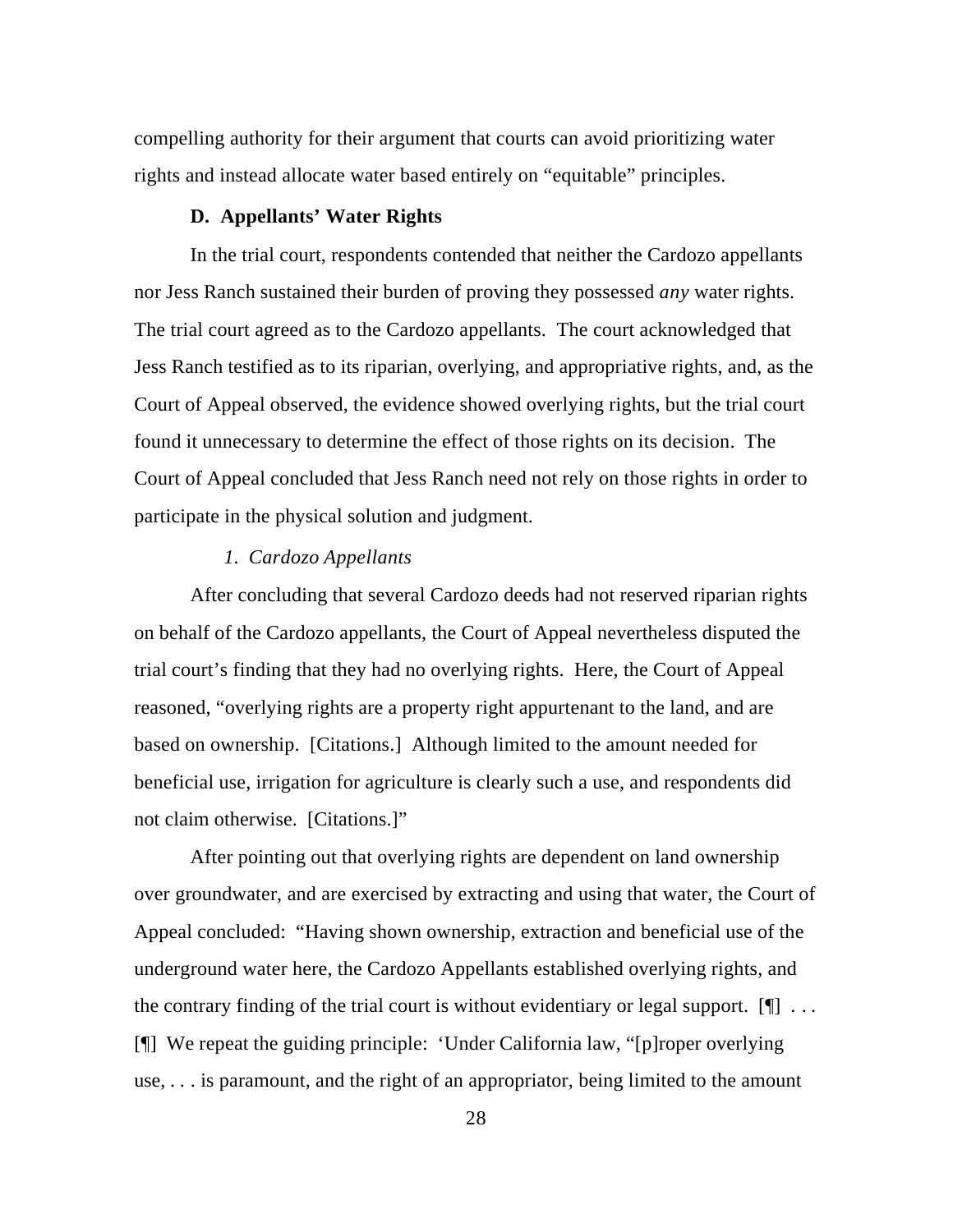of the surplus, must yield to that of the overlying owner in the event of a shortage *unless the appropriator has gained prescriptive rights through the taking of nonsurplus waters.*" [Citation.]' (*Hi-Desert County Water Dist. v. Blue Skies Country Club, Inc., supra,* 23 Cal.App.4th 1723, 1730-1731, original italics omitted.) Thus, while the rights of all overlying owners in a groundwater basin are correlative, and subject to cutbacks when the basin is overdrafted, overlying rights are superior to appropriative rights. Here, the trial court did not attempt to determine the priority of water rights, and merely allocated pumping rights based on prior production. This approach elevates the rights of appropriators and those producing without any claim of right to the same status as the rights of riparians and overlying owners. The trial court erred in doing so."

Although the Court of Appeal agreed with the Cardozo appellants in doubting the legal propriety of some aspects of the physical solution, the court did not agree that it should reverse the entire judgment without regard to the rights of the stipulating parties. The Court of Appeal explained, "While we share the Cardozo Appellants' doubts as to the legal propriety of various aspects of the trial court's physical solution, such as allowing transfer of water produced in accordance with riparian or overlying rights to nonriparian or nonoverlying lands, we do not need to consider those aspects of the physical solution. We see no reason why the parties cannot stipulate to a judgment incorporating the physical solution, nor do we see any reason why a stipulated judgment entered into by a large number of water producers in the Mojave Basin should be totally reversed when the rights of the Cardozo Appellants can be fully protected by appropriate trial court orders on remand. [Citations.] . . . [¶] Thus, we protect the rights of the Cardozo Appellants while also respecting the rights of the stipulating parties to agree to a judgment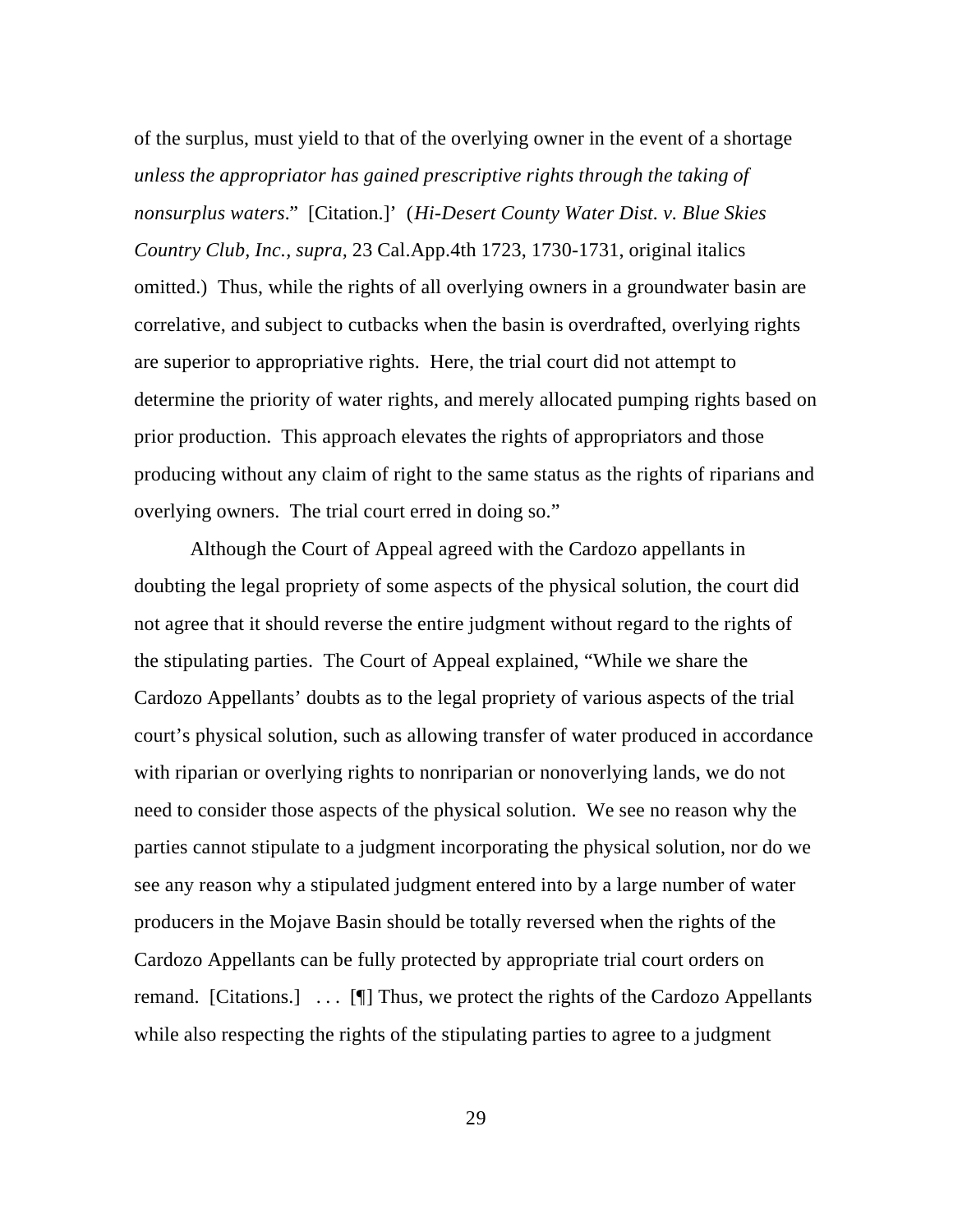which waives or alters their water rights in a manner which they believe to be in their best interest." (Fns. omitted.)

Accordingly, the Court of Appeal reversed the trial court judgment against the Cardozo appellants, concluding that the trial court could not ignore their preexisting legal water rights. The court did recognize, however, that the stipulating parties could agree to be bound by the physical solution regardless of any water rights they may have had. At the same time, the Court of Appeal concluded: "[A]ny person or entity that produced more than a minimal amount of water in the 1986-1990 period was allowed to stipulate to the judgment, regardless of whether they had any provable water rights. Essentially, they could waive their existing water rights and agree to be bound by the terms of the stipulated judgment, so long as the rights of the nonstipulating parties were respected. [Citation.]" The Court of Appeal directed the trial court to exclude the Cardozo appellants from the judgment and to grant them injunctive relief protecting their overlying water rights to the current and prospective reasonable and beneficial need for water on their respective properties.

The Court of Appeal also reversed the trial court's May 6, 1996, award of costs to the respondents as the prevailing parties against the Cardozo appellants. The court reasoned that because the Cardozo appellants should have been excluded from the judgment, respondents are no longer prevailing parties. It also directed the trial court to order a refund of any assessments the Cardozo appellants paid under the judgment pending appeal.**14** In all other respects, the court affirmed the trial court judgment as to those appellants.

**<sup>14</sup>** The Court of Appeal did not find the trial court abused its discretion in requiring the Cardozo appellants to post an undertaking to guarantee the payment of the water assessments for which the judgment provided. It simply found that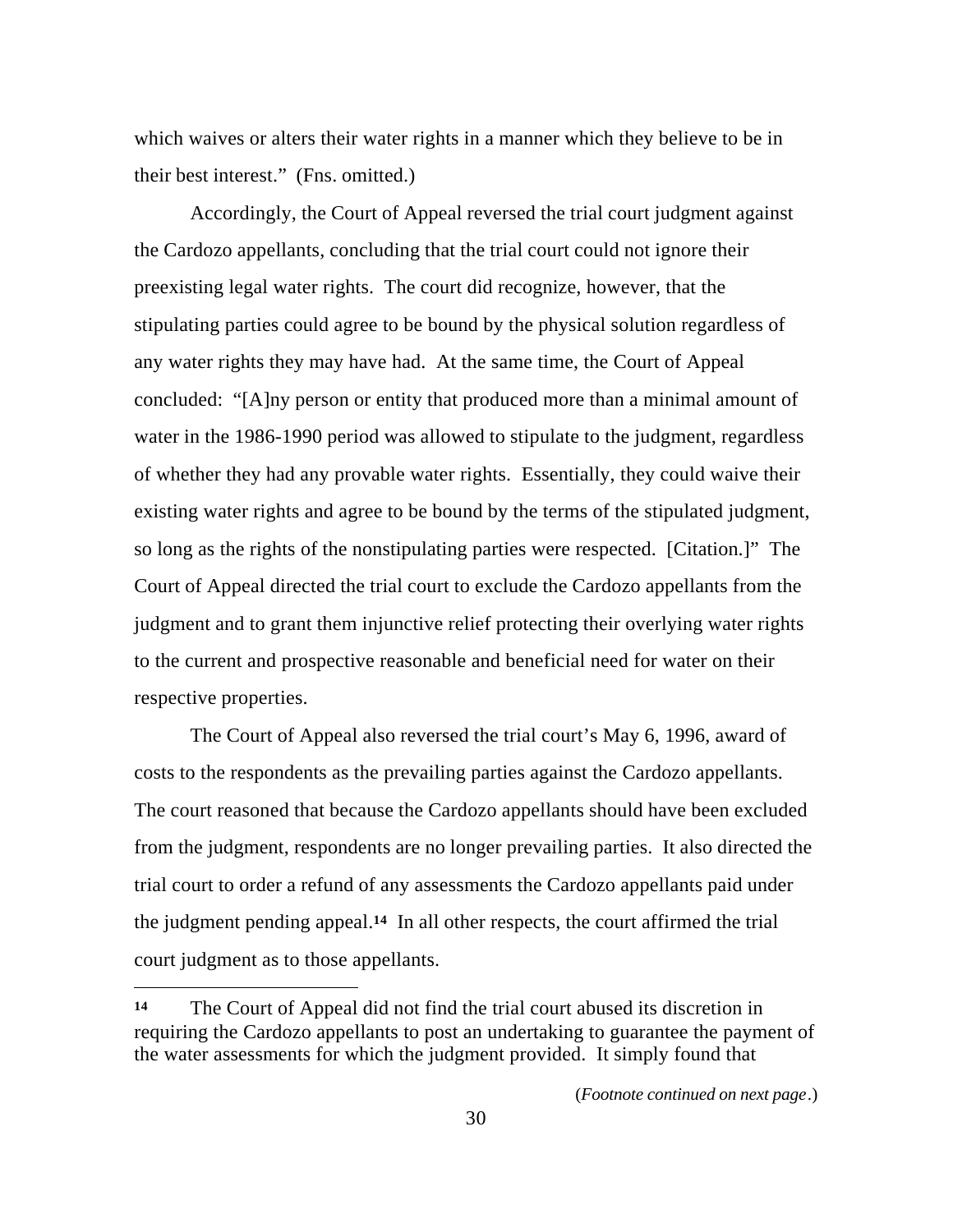Respondents principally disagree with the Court of Appeal's conclusion that the trial court erred in ignoring the Cardozo appellants' legal water rights in its equitable physical solution and judgment. They initially contend that the Court of Appeal's resolution of the Cardozo appellants' appeal gives those parties the right to extract an unlimited amount of water from the basin. We disagree. When the water is insufficient, overlying owners are limited to their "proportionate fair share of the total amount available based upon [their] reasonable need[s]." (*Tehachapi-Cummings County Water Dist. v. Armstrong* (1975) 49 Cal.App.3d 992, 1001.)

Respondents also argue that overlying pumpers in an overdrafted basin should be required to file an action to adjudicate groundwater rights at the first indication of substantial growth in the area. However, overlying pumpers are not under an affirmative duty to adjudicate their groundwater rights, because they retain them by pumping. (*City of San Fernando, supra,* 14 Cal.3d at p. 293, fn. 100; *Hi-Desert County Water Dist., supra,* 23 Cal.App.4th at pp. 1731-1732.)

As overlying owners, the Cardozo appellants have the right to pump water from the ground underneath their respective lands for use on their lands. The overlying right is correlative and is therefore defined in relation to other overlying water right holders in the basin. In the event of water supply shortage, overlying users have priority over appropriative users. (*City of Pasadena, supra,* 33 Cal.2d at p. 926.) The Court of Appeal properly recognized that the Cardozo appellants

#### (*Footnote continued from previous page*.)

 $\overline{a}$ 

because the Cardozo appellants were not subject to the judgment, the trial court should order a refund of any assessments they had paid to date. We leave the resolution of any remaining issues involving the assessment question for the courts on remand.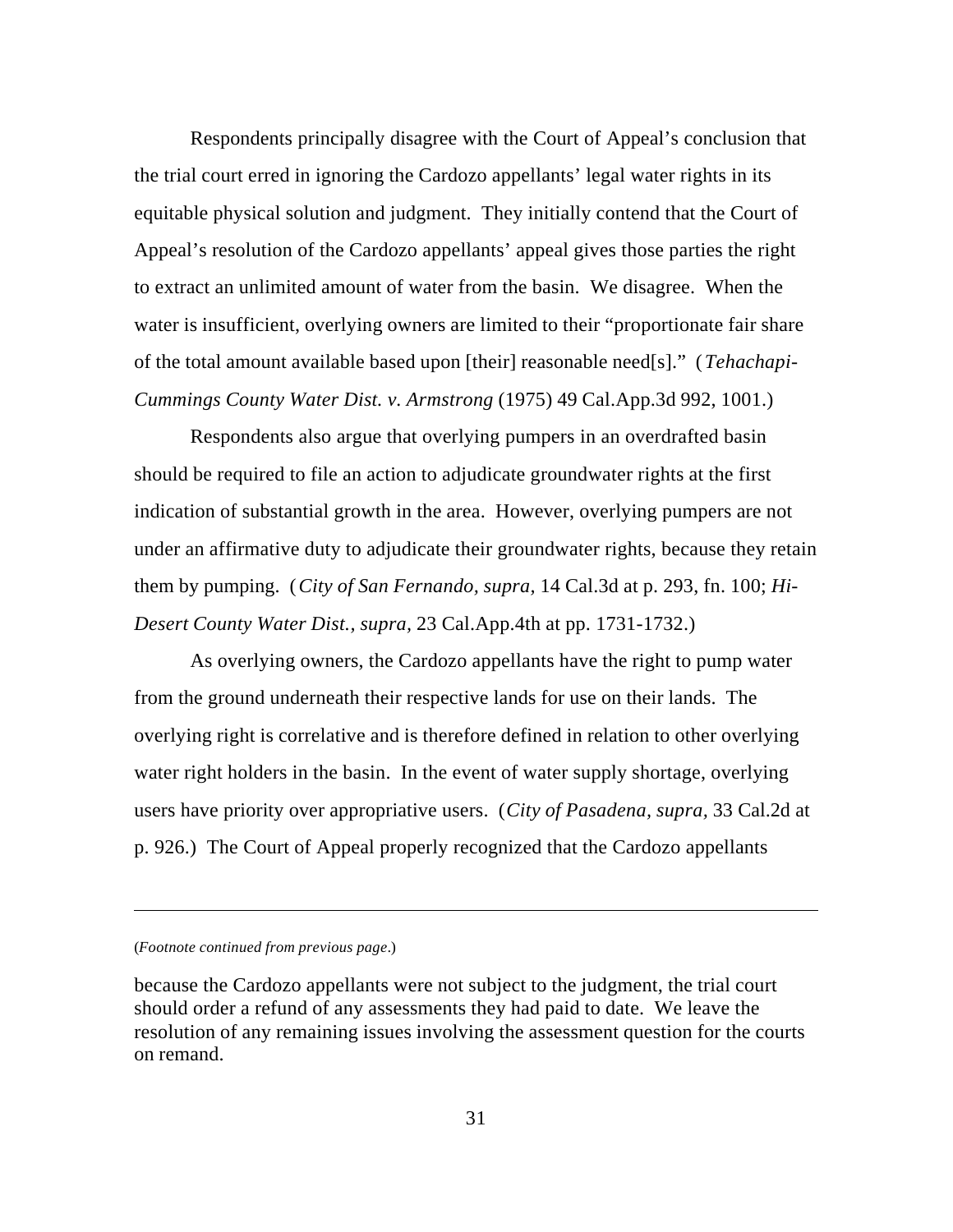retained their overlying rights by pumping, and that no claim of prescription had been asserted to reduce those retained overlying rights.

Likewise, no precedent exists for requiring an overlying user to file an action to protect its right to pump groundwater. The laches doctrine did not bar a plaintiff's action, for example, even where defendant cities increased their pumping of an overdrafted water supply long before the action commenced, and development relied on the new water production in the interval. (*Orange County Water District v. City of Riverside* (1959) 173 Cal.App.2d 137, 219-220.)

### *2. Jess Ranch*

 $\overline{a}$ 

Although the Court of Appeal was careful not to endorse the physical solution or trial court judgment, it considered whether Jess Ranch had the right to be included in the physical solution on the same terms as some other stipulating parties. The trial court judgment specified free production allowances for the basin's water producers. For most, this value was set at the producer's maximum production during the years 1986-1990. Jess Ranch's free production allowance was calculated differently, and it appealed, contending that it should be allowed to participate in the stipulated judgment on the same terms offered to other producers. Thus, the Jess Ranch appeal presents different issues than does that of the Cardozo appellants. Jess Ranch wishes to participate in the physical solution, but contends it has been prevented from doing so on the same terms offered the other water producers in the Mojave Basin.**15** The Court of Appeal agreed with Jess Ranch, and respondents seek reversal of that judgment.

**<sup>15</sup>** Prior to oral argument, we granted Jess Ranch's motion to take judicial notice of the Fourth Annual Report of the Mojave Basin Area Watermaster, Water Year 1996-1997 (Apr. 1, 1998), the most recent annual report the Mojave Water Agency was required to file with the trial court in its capacity as a watermaster.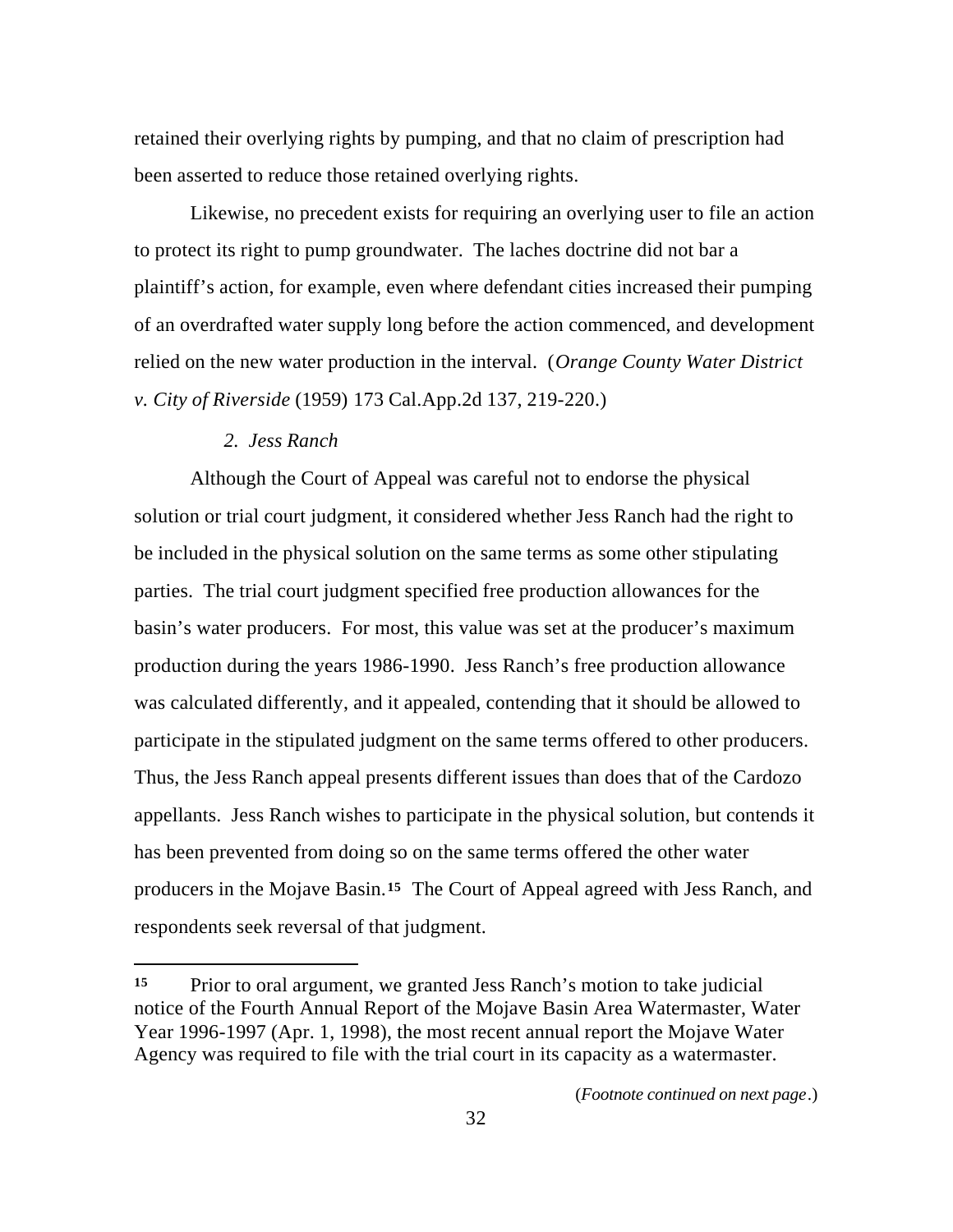Specifically, the trial court examined Jess Ranch's water use and concluded it failed to establish that the use was reasonable and beneficial. During the period for which water production was reviewed, Jess Ranch had been involved in aquaculture (trout production). Aquaculture requires recirculating water through fishponds, and there is little consumptive use or surface evaporation. Leftover water flows out the other end of the ponds and is applied to irrigation. From a gross annual production of 18,625 acre-feet, the trial court estimated Jess Ranch's total consumptive use at 7,480 acre-feet. The court used this value to set Jess Ranch's free production allowance. The judgment allowed Jess Ranch to continue to produce recirculated water for aquaculture, but required it to discharge the water directly to the Mojave River after this use.

In our view, the trial court's estimate of Jess Ranch's free production allowance was based on reasonable assumptions. Although Jess Ranch practiced agriculture and aquaculture during the period used for calculating free production allowances, it is in the process of changing its property use to commercial and residential. The trial court estimated its future consumptive use at 1,300 acre-feet per year. It concluded that evidence did not establish the amount of land Jess Ranch

### (*Footnote continued from previous page*.)

 $\overline{a}$ 

(See *City of Sacramento v. State Water Resources Control Bd.* (1992) 2 Cal.App.4th 960, 967, fn. 2.)

As to other pending matters, we rule as follows: (1) deny Jess Ranch's motion for immediate issuance of the remittitur to the superior court, for failure to show good cause under California Rules of Court, rule 25(b); and (2) deny amicus curiae Pacific Legal Foundation's motion to strike footnote 21 of respondents' consolidated answer to amici curiae briefs, page 24, for containing an inaccurate characterization of Pacific's amicus curiae brief, and instead disregard the defect and consider the brief without it. (Cal. Rules of Court, rule 18(3).)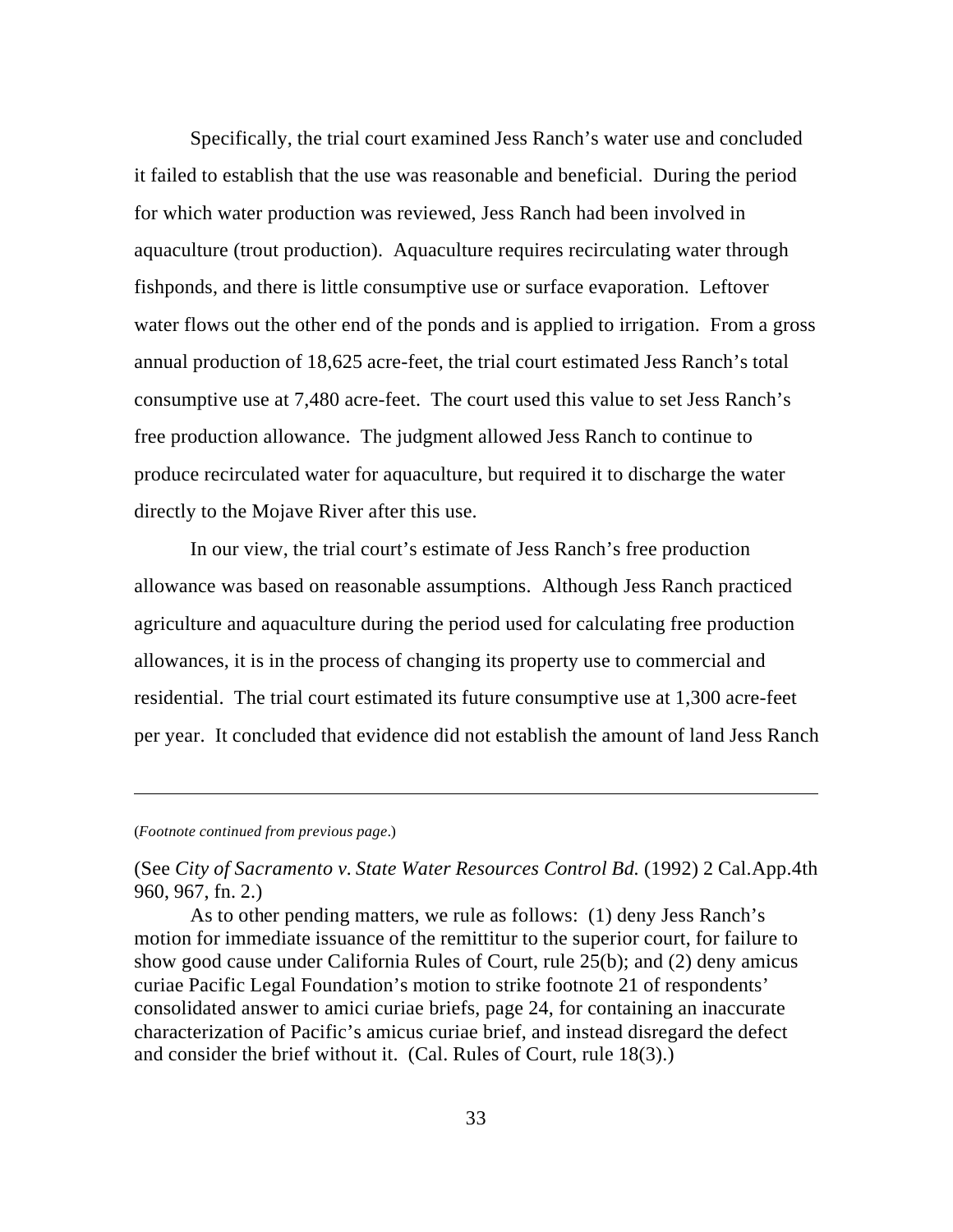had in agriculture. On the basis of expert testimony, the court multiplied an upward estimate, 600 acres, by 10 acre-feet per acre, with the product representing the agricultural water use. This product was added to the estimated amount of water lost from lake evaporation and the amounts needed for home use and greenbelt irrigation. The sum is Jess Ranch's consumptive use. The court used this value as its free production allowance.

Jess Ranch was not the only party whose free production allowance was set equal to its estimated consumptive use. Twenty-five other parties, including the California Department of Fish and Game, maintained fish hatcheries or recreational lakes; their free production allowances were also set at the level of their consumptive use (total production less recirculated water).**16** Some other recreational lakes were given base production rights based on actual production, with the contingency that if they ever ceased production, they could only transfer their consumptive use portion of those rights.**<sup>17</sup>**

**<sup>16</sup>** Jess Ranch has highlighted a number of parties that reused water without having their free production allowances adjusted. For example, the Silver Lakes Association reused water on a golf course. These producers are distinguishable from the subgroup of hatcheries and recreational lakes discussed above. With the possible exception of the Hesperia Water District, the trial court assumed that the latter group recirculated unused water to the basin. The Hesperia Water District (Hesperia) maintained an aquaculture operation using 700 acre-feet per year, about 6 percent of its production allowance. It is not clear from the judgment or amended statement of decision why the trial court did not reduce Hesperia's production allowance to reflect this usage. Certainly aquaculture represents a far smaller percent of Hesperia's total water use (less than 6 percent) than is the case with Jess Ranch (over 60 percent). This possible exception does not disturb the conclusion that Jess Ranch was treated like the majority of other hatcheries and recreational lakes that recirculated water. This subgroup all returned well over 50 percent of the water they produced to the basin.

**<sup>17</sup>** Jess Ranch also argues that if we reverse the Court of Appeal judgment in its favor, we must on remand require the trial court to consider its water priorities in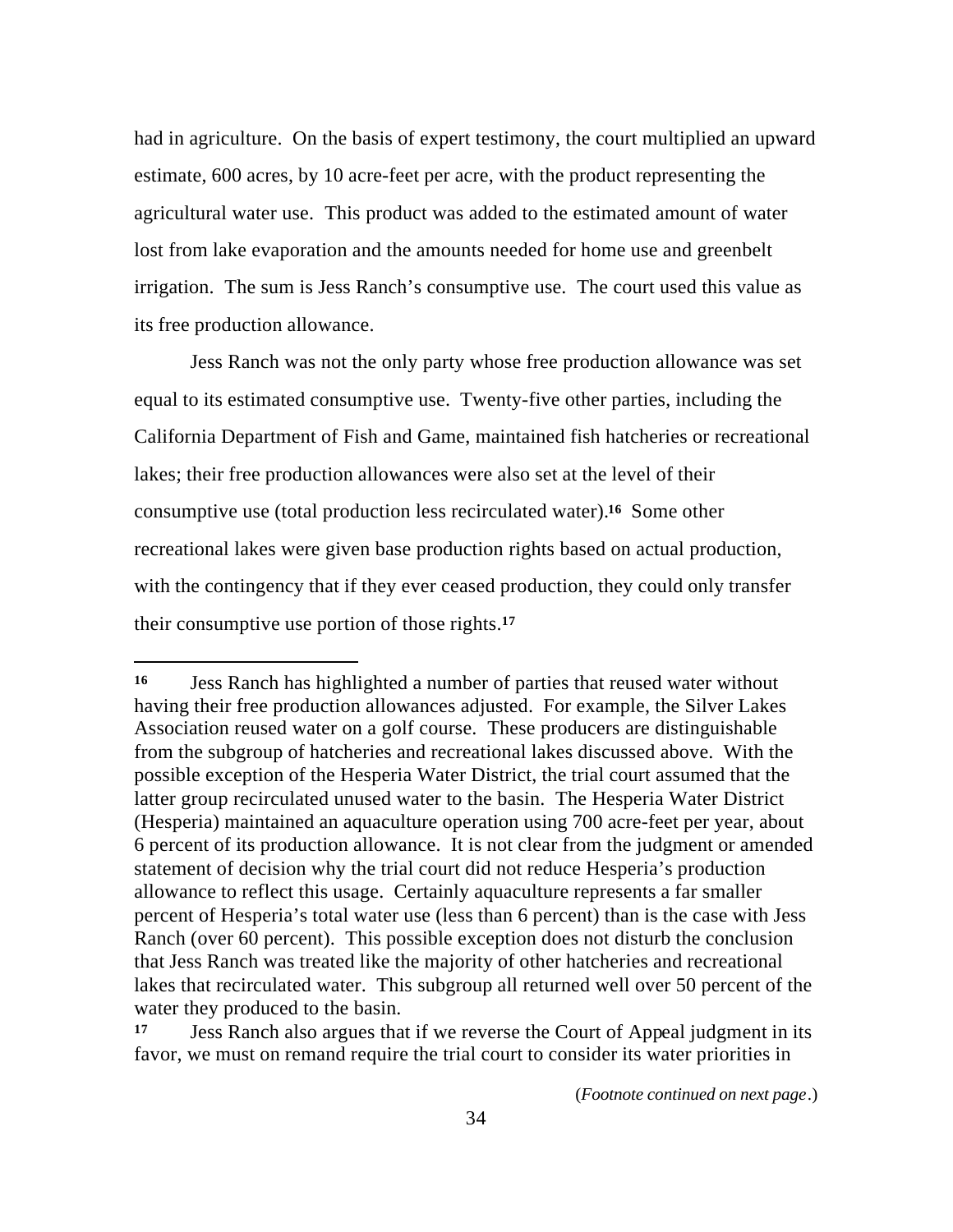The trial court exercised its equitable powers in approving the proposed physical solution and entering the judgment, and the Court of Appeal properly reviewed the judgment under the abuse of discretion standard of review. (*In re Marriage of Doud* (1986) 181 Cal.App.3d 510, 524-525.) But where the Court of Appeal found an abuse of discretion as to Jess Ranch, we do not. Equity demands that similarly situated parties be treated similarly. Jess Ranch was one of 26 producers that recirculated water. It seems reasonable to differentiate these users from others who did not recirculate water, but who put their full gross production amount to use. It is difficult to fathom what reasonable, beneficial purpose is served by allowing Jess Ranch to retain both the amount of water used and the amount recirculated.

#### (*Footnote continued from previous page*.)

 $\overline{a}$ 

determining its prior allocation under the physical solution and trial court judgment. But like the Court of Appeal, we find it unnecessary for the trial court to establish Jess Ranch's water rights on remand as long as Jess Ranch seeks to participate in the physical solution. As the Court of Appeal observed, the physical solution "establishes a system of water regulation for the stipulating parties that is independent of their water rights, if any, under traditional application of riparian, overlying or appropriative priorities. Since Jess Ranch seeks to participate in the system established by the [physical solution], it must waive its existing water rights in order to do so. Thus, the question of whether it has existing rights is irrelevant for this purpose. If Jess Ranch desires to participate in the [physical solution], it must, for this purpose, refrain from asserting its existing water rights and it must accept all of the terms of the [physical solution] judgment that are applicable to all stipulating parties."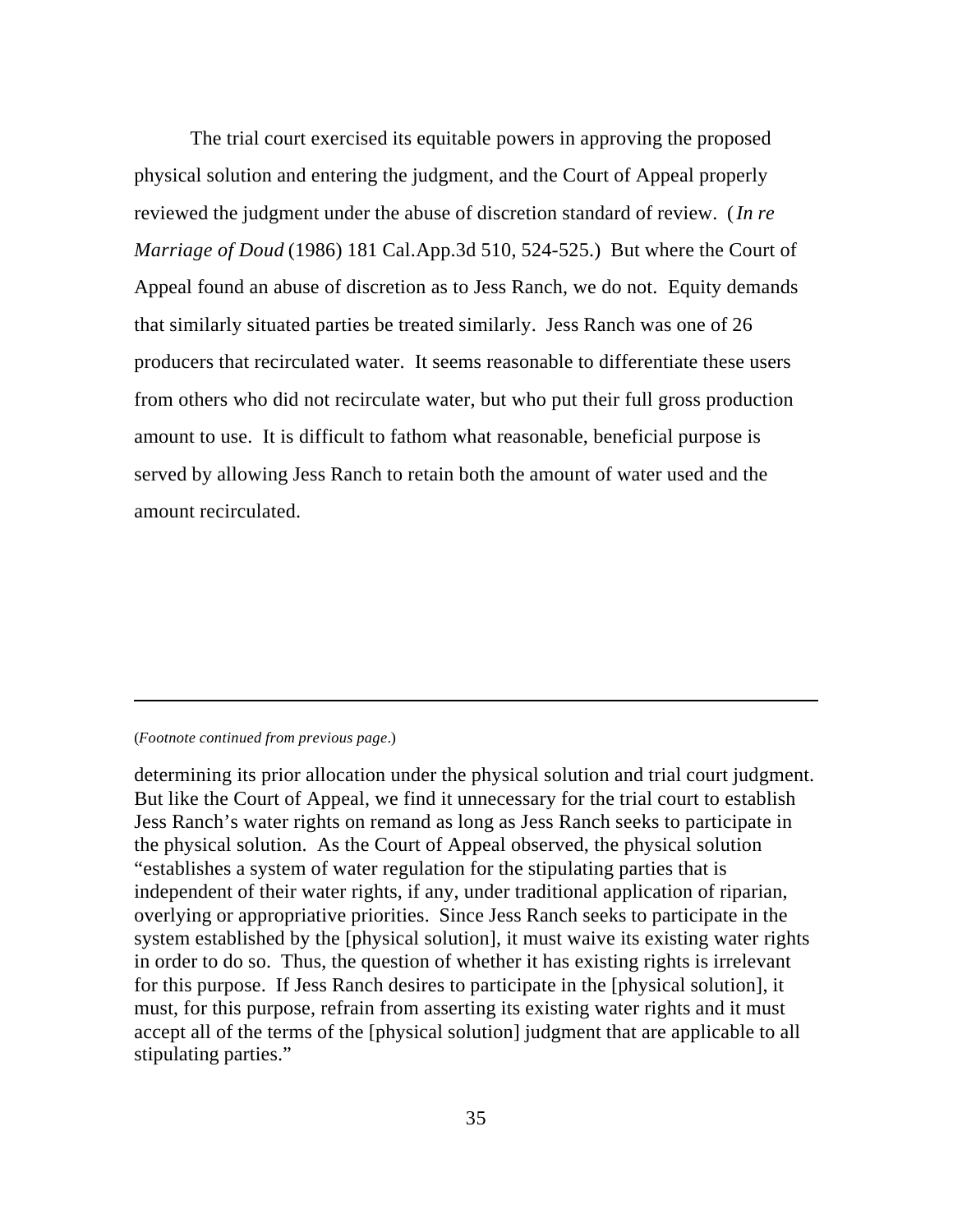# **V. DISPOSITION**

We affirm the Court of Appeal judgment in all respects except that we reverse its judgment as to the Jess Ranch appeal. We therefore remand the matter to the Court of Appeal for further proceedings consistent with this conclusion.

CHIN, J.

WE CONCUR:

GEORGE, C.J. MOSK, J. KENNARD, J. BAXTER, J. BROWN, J. JOHNSON, J.**\***

**<sup>\*</sup>** Hon. Earl Johnson, Jr., Associate Justice, Court of Appeal, Second District, Division 7, assigned by the Chief Justice pursuant to article VI, section 6, of the California Constitution.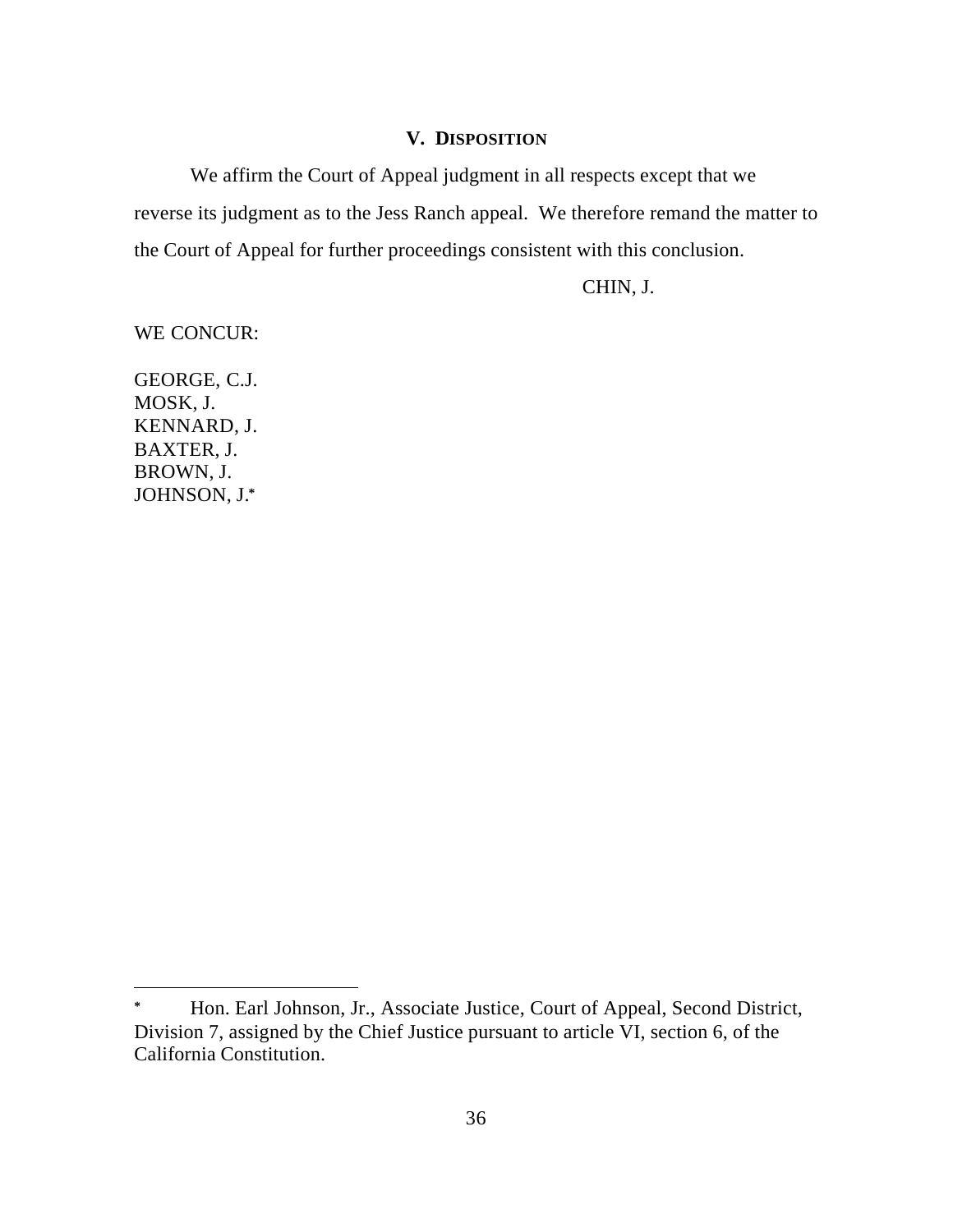*See page 4 for addresses and telephone numbers for counsel who argued in Supreme Court.*

**\_\_\_\_\_\_\_\_\_\_\_\_\_\_\_\_\_\_\_\_\_\_\_\_\_\_\_\_\_\_\_\_\_\_\_\_\_\_\_\_\_\_\_\_\_\_\_\_\_\_\_\_\_\_\_\_\_\_\_\_\_\_\_\_\_\_\_\_\_\_\_\_\_\_\_\_\_\_\_\_\_\_**

**\_\_\_\_\_\_\_\_\_\_\_\_\_\_\_\_\_\_\_\_\_\_\_\_\_\_\_\_\_\_\_\_\_\_\_\_\_\_\_\_\_\_\_\_\_\_\_\_\_\_\_\_\_\_\_\_\_\_\_\_\_\_\_\_\_\_\_\_\_\_\_\_\_\_\_\_\_\_\_\_\_\_**

**\_\_\_\_\_\_\_\_\_\_\_\_\_\_\_\_\_\_\_\_\_\_\_\_\_\_\_\_\_\_\_\_\_\_\_\_\_\_\_\_\_\_\_\_\_\_\_\_\_\_\_\_\_\_\_\_\_\_\_\_\_\_\_\_\_\_\_\_\_\_\_\_\_\_\_\_\_\_\_\_\_\_**

**\_\_\_\_\_\_\_\_\_\_\_\_\_\_\_\_\_\_\_\_\_\_\_\_\_\_\_\_\_\_\_\_\_\_\_\_\_\_\_\_\_\_\_\_\_\_\_\_\_\_\_\_\_\_\_\_\_\_\_\_\_\_\_\_\_\_\_\_\_\_\_\_\_\_\_\_\_\_\_\_\_\_**

**Name of Opinion** City of Barstow v. Mojave Water Agency

**Unpublished Opinion Original Appeal Original Proceeding Review Granted** XXX 64 Cal.App.4th 737 **Rehearing Granted**

**Opinion No.** S071728 **Date Filed:** August 21, 2000

**Court:** Superior **County:** Riverside **Judge:** Erik Michael Kaiser

#### **Attorneys for Appellant:**

Covington & Crowe, Robert E. Dougherty and Eric S. Vail for Cross-defendants and Appellants Manuel Cardoza et al.

Kronick, Moskovitz, Tiedemann & Girard, Thomas W. Birmingham, Janet K. Goldsmith and Jon D. Rubin for Westlands Water District as Amicus Curiae on behalf of Cross-defendants and Appellants Manuel Cardoza et al.

Downey, Brand, Seymour & Rohwer, Kevin M. O'Brien, Steven P. Saxton, David R. E. Aladjem and Gwyn-Mohr P. Tully for Northern California Water Association as Amicus Curiae on behalf of Cross-defendants and Appellants Manuel Cardoza et al.

M. David Stirling, Robin L. Rivett and David E. Haddock for Pacific Legal Foundation as Amicus Curiae on behalf of Cross-defendants and Appellants Manuel Cardoza et al.

De Cuir & Somach, Stuart L. Somach and Elizabeth W. Johnson for Cities of Fairfield, Vacaville and Vallejo as Amici Curiae on behalf of Cross-defendants and Appellants Manuel Cardoza et al.

Lemieux & O'Neill and Wayne K. Lemieux as Amici Curiae on behalf of Cross-defendants and Appellants Manuel Cardoza et al.

Gutierrez & Preciado, Gutierrez, Preciado & House, Calvin House and Clifton A. Baker for Cross-defendant and Appellant Jess Ranch Water Company.

Gary A. Ledford as Amicus Curiae on behalf of Cross-defendants and Appellants Manuel Cardoza et al. and Jess Ranch Water Company.

**\_\_\_\_\_\_\_\_\_\_\_\_\_\_\_\_\_\_\_\_\_\_\_\_\_\_\_\_\_\_\_\_\_\_\_\_\_\_\_\_\_\_\_\_\_\_\_\_\_\_\_\_\_\_\_\_\_\_\_\_\_\_\_\_\_\_\_\_\_\_\_\_\_\_\_\_\_\_\_\_\_\_**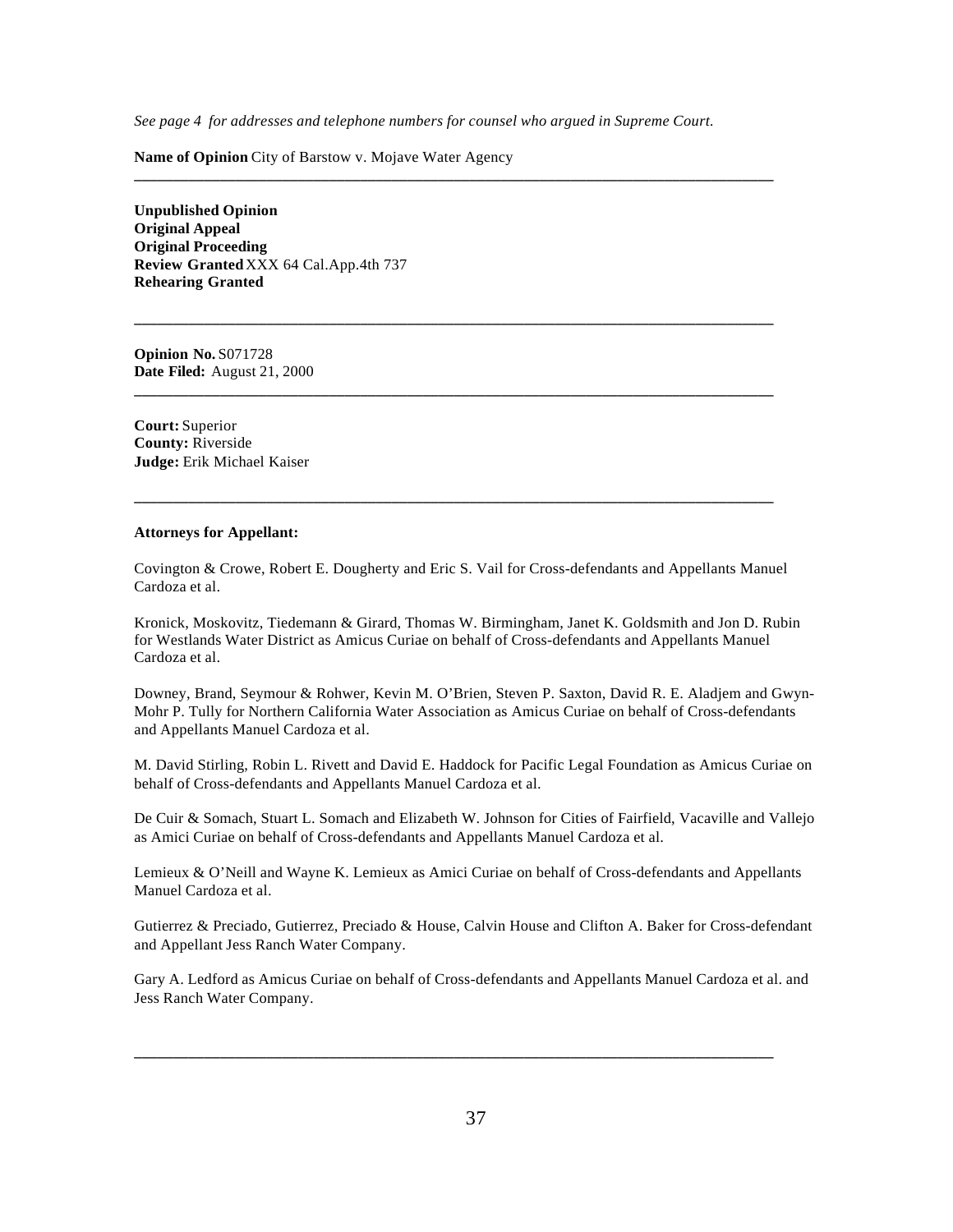Page 2 – S071728 – counsel continued

#### **Attorneys for Respondent:**

McCormick, Kidman & Behrens, Arthur G. Kidman, David D. Boyer and Bradley D. Pierce for Plaintiffs and Respondents City of Barstow and Southern California Water Company.

Hatch and Parent, Scott S. Slater, Robert J. Saperstein, Stephanie C. Osler and Kristen T. Derscheid for California Water Association as Amicus Curiae on behalf of Plaintiffs and Respondents City of Barstow and Southern California Water Company.

Brunick, Alvarez & Battersby, William J. Brunick, Amy Greyson, Jeffery L. Caulfield and Mark C. Potter for Defendant, Cross-complainant and Respondent and for Cross-complainant and Respondent Mojave Water Agency.

Daniel E. Lungren, Attorney General, Charles W. Getz IV, Assistant Attorney General, and Marilyn H. Levin, Deputy Attorney General for Defendant, Cross-complainant and Respondent and for Crosscomplainant and Respondent California Department of Fish and Game.

Alan K. Marks, County Counsel, Thomas L. Krahelski and Paul M. St. John, Deputy County Counsel, for Defendants, Cross-complainants and Respondents and for Cross-complainants and Respondents Baldy Mesa Water District, Juniper Riviera County Water District, San Bernardino County Daggett Airport and San Bernardino County Service Areas 29, 42, 64, 70C, 70G, 70J and 70L.

Boyd, Hill, Nossaman, Guthner, Knox & Elliott, Nossaman, Guthner, Knox & Elliott, Frederic A. Fudacz and John Ossiff for Defendant, Cross-complainant and Respondent and for Cross-complainant and Respondent Apple Valley Ranchos Water Company.

Monteleone & McCrory and Thomas P. McGuire for Defendants, Cross-complainants and Respondents and for Cross-complainants and Respondents Victor Valley Water District and City of Victorville.

Best, Best & Krieger, Eric L. Garner and Arthur L. Littleworth for Defendant, Cross-complainant and Respondent and for Cross-complainant and Respondent Rancho Las Flores Limited Partnership.

Therese Exline Parker for Defendants, Cross-complainants and Respondents and for Cross-complainants and Respondents Alfredo Arguelles, Richard F. Barak, Charles Bell, Lilliam Borgogno, John Thomas Carter, Marshal Chuang, George Ronald Dahlquist, Alan DeJong, Frank T. Duran, Trinidad L. Gaeta, Wayne D. Gesiriech, S. Harold Gold, Ciril Gomez Living Trust, Daniel C. Gray, Karen Gray, Nick Grill, Merlin Gulbranson Excavating, Scott Hert, Melvin Hill, John Hosking, Jean Hosking, Larry Johnson, Hoon Ho Kim, H. Leslie Levin, J. Peter Lounsbury, Ken Luth, The 160 Newberry Ranch Limited Partnership, Meadowbrook Dairy, Newberry Ranch, George Parker, Ruth Parker, Trinidad Perez, Daniel Pettigrew, Howard Pettigrew, John S. Pettis, Joan C. Randolph, Bill Resseque, Cahrles Short, Robert A. Smith, Wayne A. Soppeland, Stanley Stewart, Patricia Stewart, Edward W. Stringer, Thomas Taylor, Carole Taylor, Dale Thomas Ronald Thomas, James A. Thompson, Cornelius Van Diest, Van Leuwen Family Trust, Albert H. Vogler, Ykema Trust, Ykema Harmsen Dairy, Keith Young and Margie Young.

Redwine and Sherrill and Steven B. Abbott for Defendants, Cross-complainants and Respondents and for Cross-complainants and Respondents Lake Arrowhead Community Services District, Southdown, Inc., and Jean D. DeBlasis as Trustee of the Kemper Campbell Ranch Trust.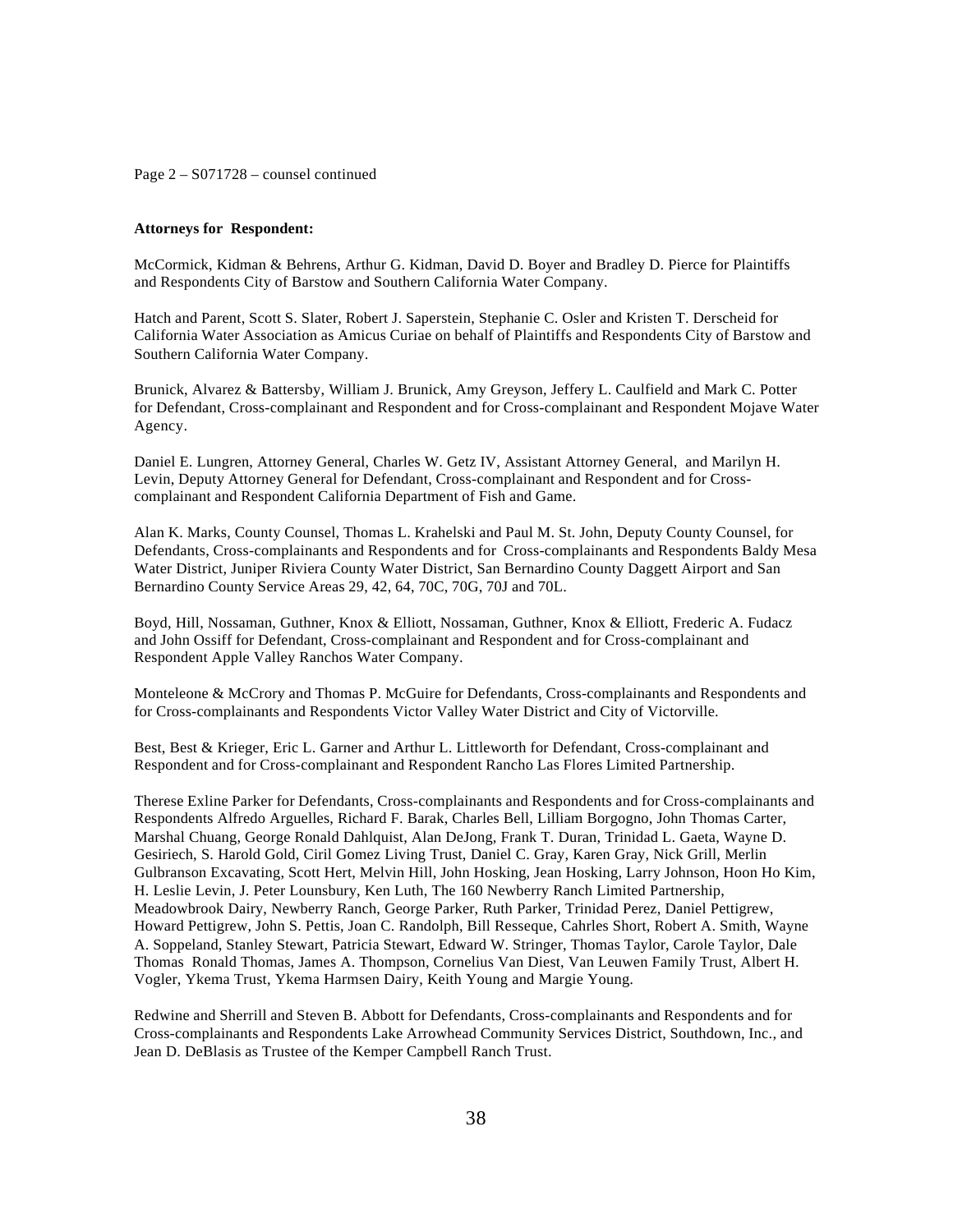Page 3 – S071728 – counsel continued

#### **Attorneys for Respondent:**

Gresham, Savage, Nolan & Tilden and Michael Duane Davis for Defendants, Cross-complainants and Respondents and for Cross-complainants and Respondents Baldy Mesa Water District, Silver Lakes Association and Mitsubishi Cement Corporation.

Markman, Arczynski, Hanson, Curley & Slough, Richards, Watson & Gershon, James L. Markman and Boyd L. Hill for Defendant, Cross-complainant and Respondent and for Cross-complainant and Respondent Hesperia Water District.

Nino J. Mascolo and Douglas P. Ditonto for Defendant, Cross-complainant and Respondent and for Crosscomplainant and Respondent Southern California Edison Company.

Morrison & Foerster, Kevin T. Haroff and Kimberly McMorrow for Santa Clara Valley Water District as Amicus Curiae on behalf of Defendants, Cross-complainants and Respondents and Cross-complainants and Respondents Mojave Water Agency et al.

Horton, Knox, Carter & Foote, John Penn Carter and Paul D. Engstrand for Imperial Irrigation District as Amicus Curiae.

Nancy N. McDonough and David J. Guy for California Farm Bureau Federation as Amicus Curiae.

Boyd, Hill, Nossaman, Guthner, Knox & Elliott, Nossaman, Guthner, Knox & Elliott, Frederic A. Fudacz and John Ossiff for Main San Gabriel Basin Watermaster and Raymond Basin Management Board as Amici Curiae.

Louise Renne, City Attorney (San Francisco), Vicki Clayton and Donn W. Furman, Deputy City Attorneys; Ellison & Schneider, Anne J. Schneider and Barbara A. Brenner for City and County of San Francisco as Amicus Curiae.

O'Laughlin & Paris and Tim O'Laughlin for San Joaquin Tributaries Association as Amicus Curiae.

Minasian, Spruance, Baber, Meith, Soares & Sexton for San Joaquin River Exchange Contractors Water Authority as Amicus Curiae.